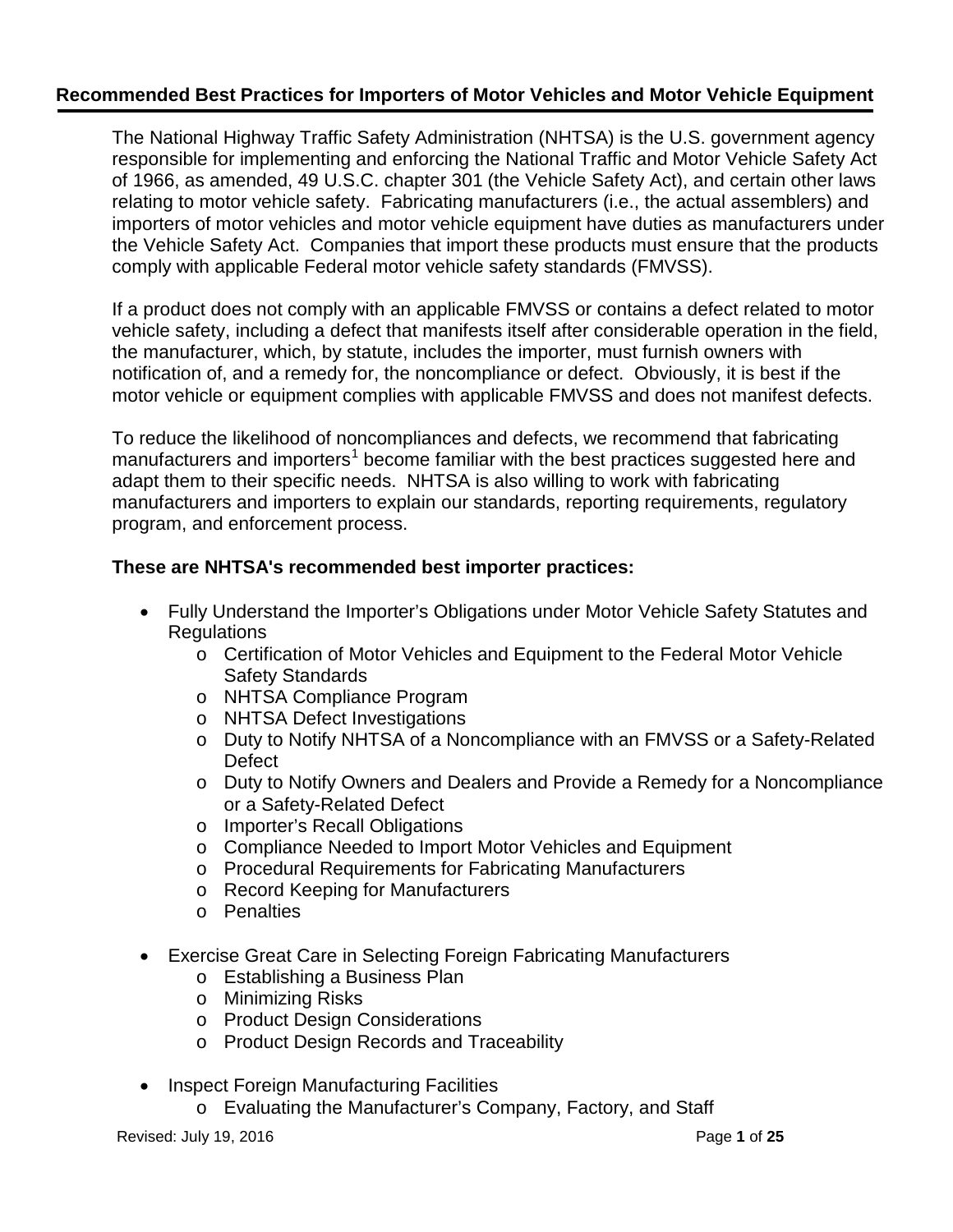- o Assuring Quality Control
- o Protecting Intellectual Property, Trademarks, Copyrights, Patents, and Trade **Secrets**
- o Reaching Agreement on Whether Products are Substandard, Nonconforming, or **Defective**
- o Contract Considerations
- o Monitoring Compliance with Contract Requirements
- Inspect Goods Either Before They Are Exported to or Distributed in the United States
	- o Monitoring Production Outputs
	- o Sampling, Inspecting, and Testing Products
	- o Post Production Quality Control
- Identify the Product
	- o Identify the Product's Country of Origin
	- o Identify the Product's Manufacturer
	- o Identify the Product's Date or Lot Codes
	- o Industry Recommended Practices or Standards for Product Markings
- Establish a Consumer Service Program
	- o Consumer Education
	- o Product Service
	- o Recordkeeping
	- o Safety Recall Plan
	- o Intervention
	- o Notification
	- o Business Process Monitoring
- Contact NHTSA Concerning Manufacturer/Importer Reporting Requirements, Safety Compliance, Defect Issues, and Regulations
- Know How to Obtain General Assistance with Other Federal Regulations

### **Fully Understand the Importer's Obligations under Motor Vehicle Safety Statutes and Regulations**

Before importing motor vehicles or motor vehicle equipment into the United States, it is essential that the importer understand its obligations under Federal statutes and regulations governing vehicle safety. This section summarizes those obligations stemming from the Vehicle Safety Act, which NHTSA administers.<sup>[2](#page-22-1)</sup>

#### **Certification of Motor Vehicles and Equipment to the Federal Motor Vehicle Safety Standards**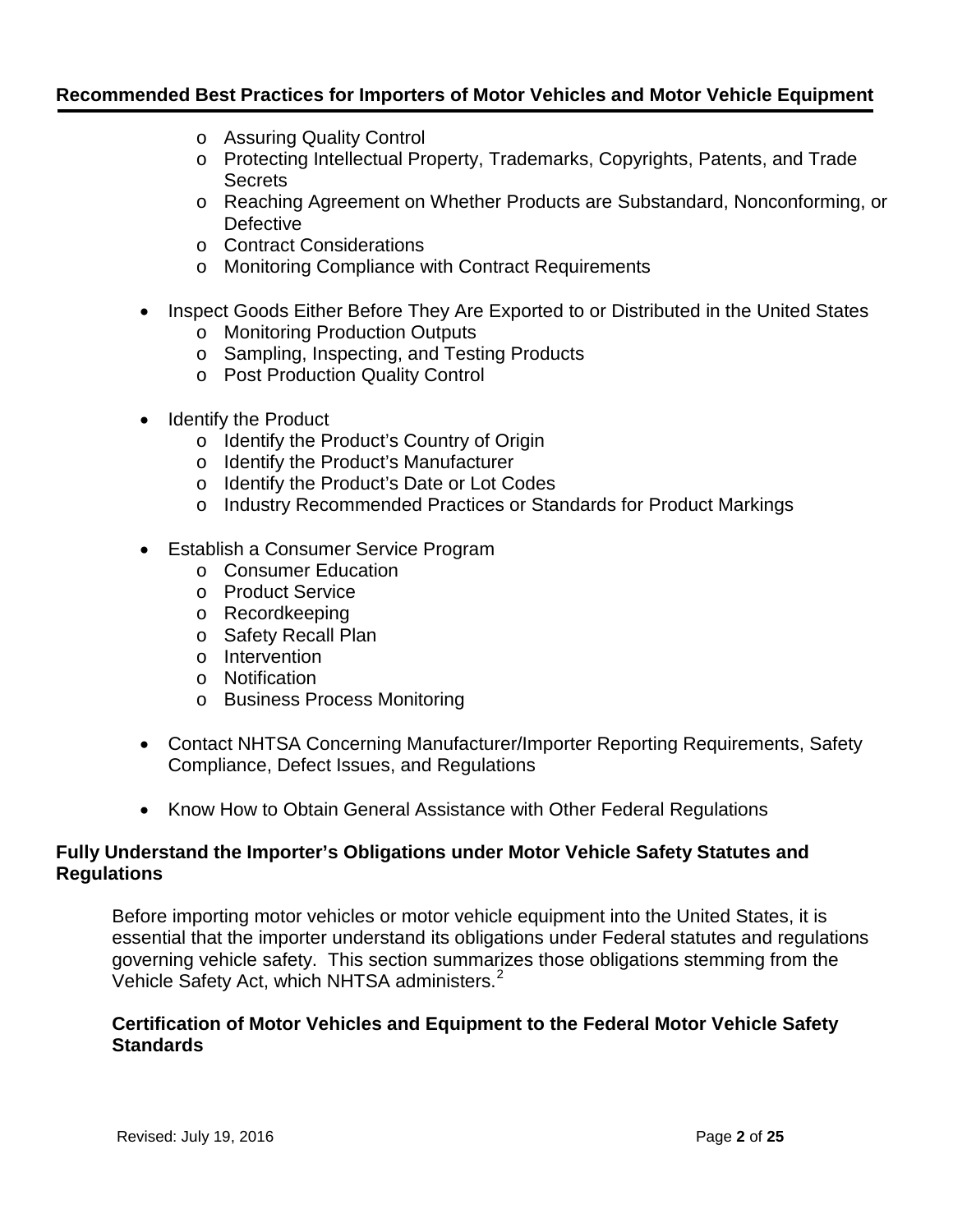The Safety Act authorizes NHTSA to issue the FMVSS, which set minimum performance requirements for motor vehicles and for certain items of motor vehicle equipment. See 49 CFR part 571. In general, motor vehicles are vehicles driven or drawn by mechanical power and manufactured primarily for use on public roads. Typically, motor vehicles have the following type classifications:

- passenger cars
- multipurpose passenger vehicles
- trucks
- buses
- motorcycles
- trailers
- low speed vehicles

The following motor vehicle equipment items are also subject to the FMVSS:

- tires
- rims
- brake hoses
- brake fluid
- seat belt assemblies
- lamps, reflective devices, and associated equipment
- glazing (automotive glass and plastics)
- motorcycle helmets
- child restraint systems (child safety seats)
- platform lift systems for the mobility impaired
- rear impact guards for trailers
- triangular reflective warning devices
- compressed natural gas containers

The Vehicle Safety Act requires fabricating manufacturers to certify that motor vehicles and regulated items of motor vehicle equipment they produce for sale in the United States comply with all applicable FMVSS. See 49 U.S.C. 30115. Motor vehicle equipment items that are not subject to the FMVSS do not require certification; however, such items may be found (by either NHTSA or the manufacturer) to have a safety-related defect, and if so, the manufacturer will have an obligation to furnish owners of the equipment with notification of, and a remedy for, the defect, usually at no charge to the consumer.

Type approval<sup>[3](#page-23-0)</sup> is not required for motor vehicles and motor vehicle equipment sold in the United States. NHTSA does not issue type approval certifications and does not certify any motor vehicles or motor vehicle equipment as complying with applicable FMVSS. Instead, in accordance with 49 U.S.C. 30115, we have in place a "self-certification" process, which imposes responsibility on the fabricating manufacturer to certify the vehicle or equipment item as complying with the applicable FMVSS. Self-certification reduces the cost and time associated with lengthy, government-mandated testing that is required under type approval.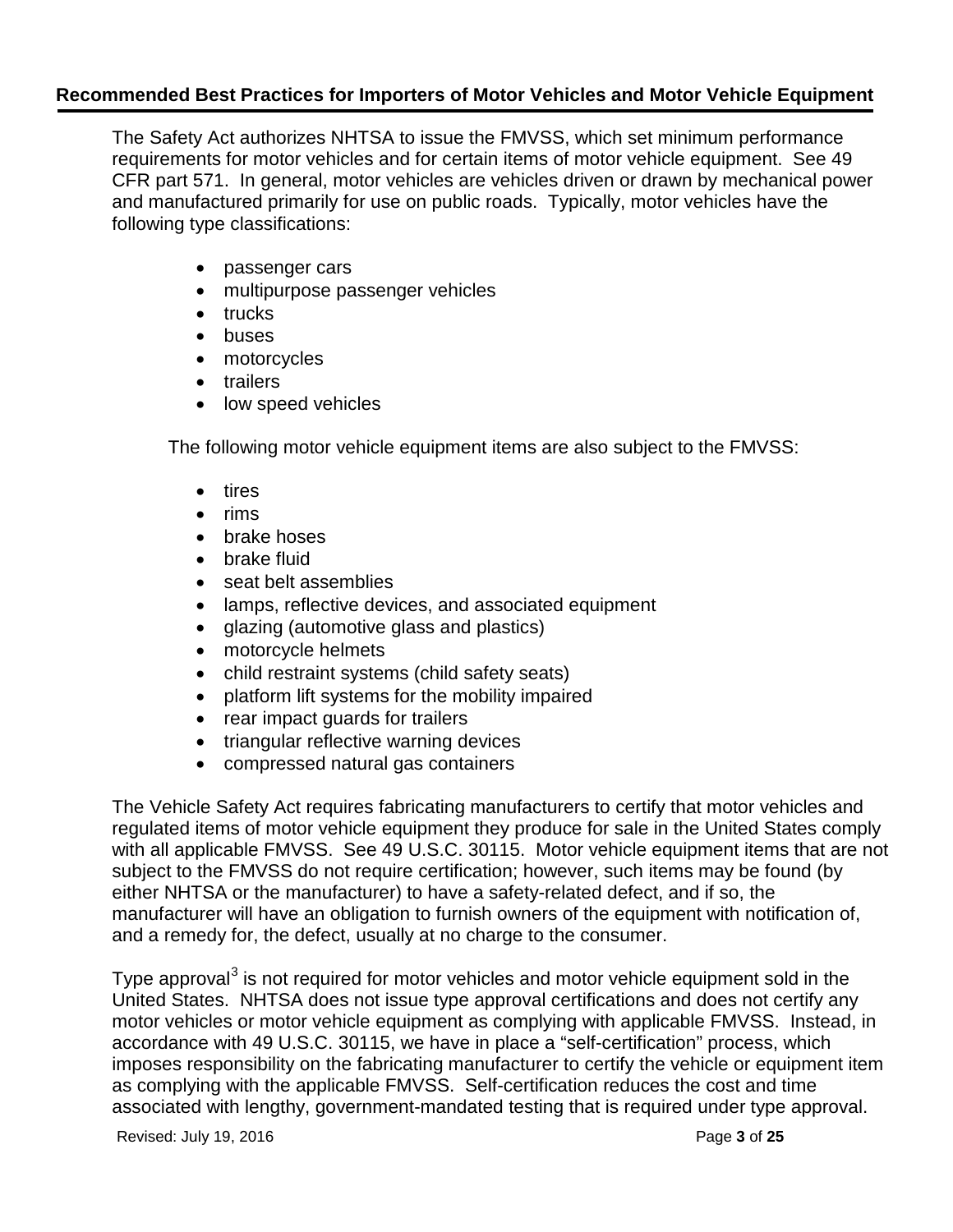Self-certification also reduces regulatory costs and facilitates international trade because it allows fabricating manufacturers to quickly bring to market vehicles and equipment items that incorporate safety and technology advancements.

The Vehicle Safety Act requires the fabricating manufacturer to exercise "reasonable care" when issuing its certification. See 49 U.S.C. 30115. To this end, NHTSA encourages fabricating manufacturers to conduct tests as specified in certain of the FMVSS. See 49 CFR part 571.

# **NHTSA Compliance Program**

NHTSA's primary mission is to save lives, prevent injuries, and reduce economic costs due to road traffic crashes. The agency's enforcement activities, which are directed at vehicles and equipment items, are structured so that they will have the greatest impact on safety. Consistent with this approach, each year the agency purchases more than 100 vehicles and conducts more than 500 crashworthiness and crash avoidance performance tests on those vehicles, and more than 1,200 performance tests on regulated equipment items to assure compliance with all applicable standards. As part of its enforcement program, NHTSA's Office of Vehicle Safety Compliance (OVSC) also inspects regulated equipment items at industry trade shows and conducts "spot checks" of vehicles and equipment items at retailers to assure compliance with all applicable FMVSS. In the event of a test failure, OVSC conducts an investigation to determine whether a noncompliance exists. NHTSA will ask the fabricating manufacturer and/or importer to provide the basis for the fabricating manufacturer's certification that the vehicle or equipment item complies with the relevant FMVSS and regulations, and the agency may perform additional testing. If NHTSA concludes that a product does not comply with an applicable FMVSS the fabricating manufacturer and/or importer must furnish owners or dealers with notification of, and a remedy for, the noncompliance, usually without charge.

### **NHTSA Defect Investigations**

In addition to conducting tests and inspections to determine whether selected motor vehicles and motor vehicle equipment comply with the FMVSS, NHTSA through its Office of Defects Investigation, investigates potential safety-related defects in motor vehicles and motor vehicle equipment items. NHTSA has authority to investigate possible safety-related defects in a motor vehicle equipment item regardless of whether the item is subject to the FMVSS. When an item is subject to an FMVSS, compliance with the standard does not ensure that the item is free of a safety-related defect. NHTSA investigates numerous vehicles and items of equipment each year for possible defects.

Before initiating an investigation of a suspected safety-related defect, NHTSA reviews information and data from several sources, including consumers and manufacturers to determine whether a defect trend may exist. Consumers submit complaints related to issues or problems in particular makes and models of vehicles and equipment. Manufacturers submit quarterly reports to NHTSA pursuant to the agency's Early Warning Reporting (EWR) regulations that implement the Transportation Recall Enhancement, Accountability, and

Revised: July 19, 2016 Page **4** of **25**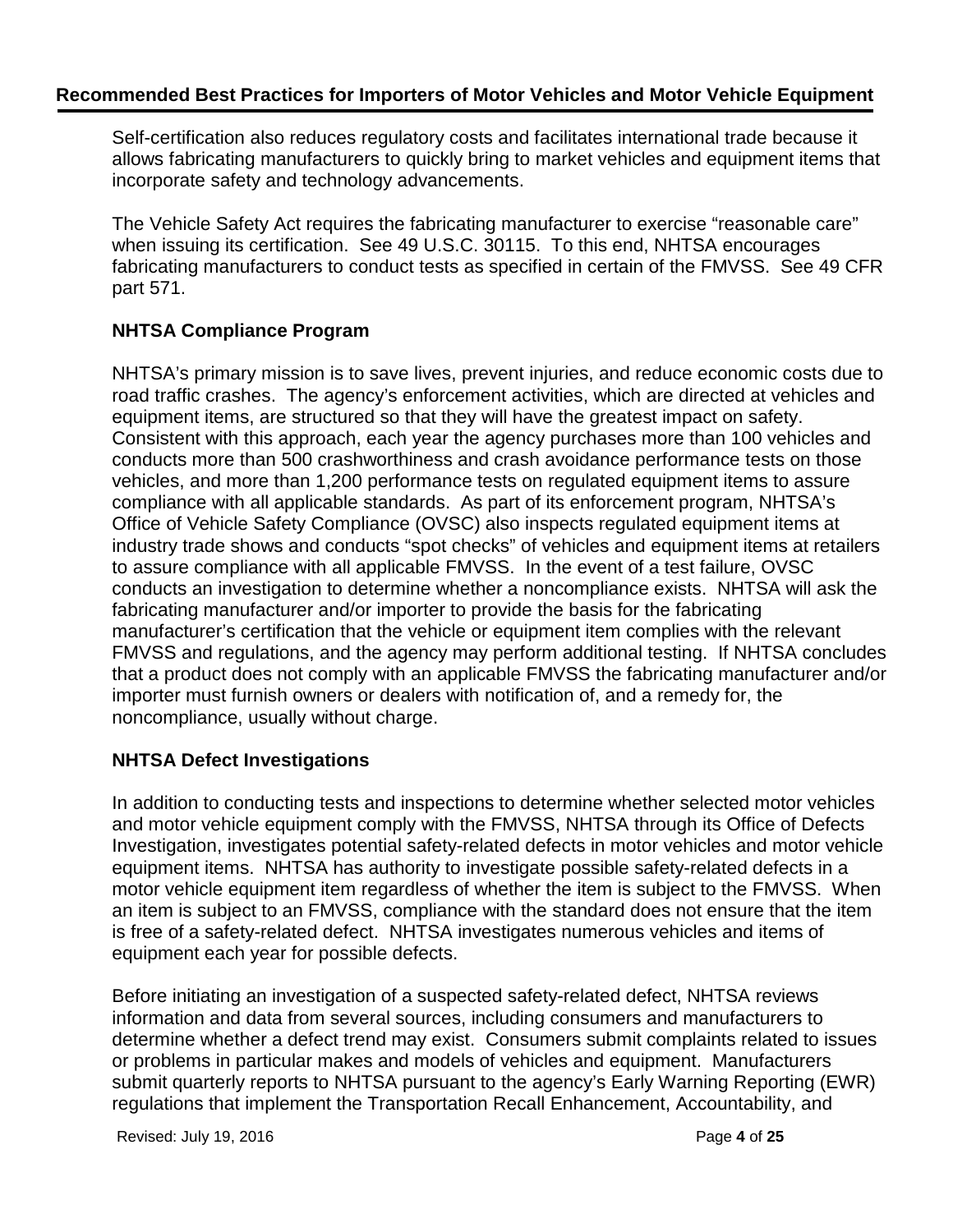Documentation (TREAD) Act of 2000. These regulations require manufacturers, including by definition, importers, to submit information that could assist the agency in determining whether a safety-related defect exists in a vehicle or equipment item used in the United States. See 49 CFR part 579, subpart C. The regulations divide manufacturers of motor vehicles and motor vehicle equipment into two groups with different responsibilities for reporting information that could indicate the existence of potential safety-related defects.

The first group comprises motor vehicle manufacturers that meet certain production thresholds, tire manufacturers that produce more than a certain number of tires by tire line, and all manufacturers of child restraint systems. Manufacturers of light vehicles, motorcycles, trailers, and medium-heavy vehicles (except buses and emergency vehicles) that produced, imported, offered for sale, or sold 5,000 or more vehicles of a category annually in the United States are required to furnish NHTSA with comprehensive reports every calendar quarter. Emergency vehicle manufacturers must report if they produced, imported, offered for sale, or sold 500 or more vehicles annually, and bus manufacturers must report if they produced, imported or offered for sale, or sold 100 or more buses annually in the United States. Manufacturers of passenger car, light truck, and motorcycle tires are also required to provide comprehensive quarterly reports if they produced, imported, offered for sale, or sold 15,000 or more tires in a tire line. This group of manufacturers must generally report to NHTSA production-related information, incidents related to a death or injury, consumer complaints, warranty claims (warranty adjustments for tires), property damage claims, and field reports.

The second group comprises all other manufacturers of motor vehicles and motor vehicle equipment (i.e., vehicle manufacturers that produce, import, or sell annually in the United States fewer than 5,000 light vehicles, motorcycles, trailers, and medium-heavy vehicles (excluding emergency vehicles and buses); manufacturers that produce, import, or sell annually in the United States fewer than 500 emergency vehicles; manufacturers that produce, import, or sell annually in the United States fewer than 100 buses; manufacturers of original motor vehicle equipment; and manufacturers of replacement motor vehicle equipment other than child restraint systems and tires). These manufacturers must submit a report if they receive a claim or notice related to an incident involving a death, but are not required to report any other information under the EWR rule. Manufacturers are encouraged to contact NHTSA at 202-366-4238 or review the agency's web site for more comprehensive EWR information. See [http://www-odi.nhtsa.dot.gov/ewr/ewr.cfm.](http://www-odi.nhtsa.dot.gov/ewr/ewr.cfm)

Under other NHTSA regulations at 49 CFR 579.5 and 579.6, all vehicle and equipment manufacturers in both groups must provide copies of all documents sent or made available to more than one dealer, distributor, owner, purchaser, lessor or lessee, in the United States concerning customer satisfaction campaigns, consumer advisories, recalls, or other activities involving the repair or replacement of vehicles or equipment. A manufacturer must also report safety recalls and other safety campaigns it conducts in a foreign country that cover a motor vehicle, an item of motor vehicle equipment, or a tire that is identical or substantially similar to such a product offered for sale or sold in the United States. See 49 CFR part 579, subpart B.

After reviewing all the relevant information, the agency may open an investigation to determine the existence of a safety-related defect. At the conclusion of the agency's

Revised: July 19, 2016 Page **5** of **25**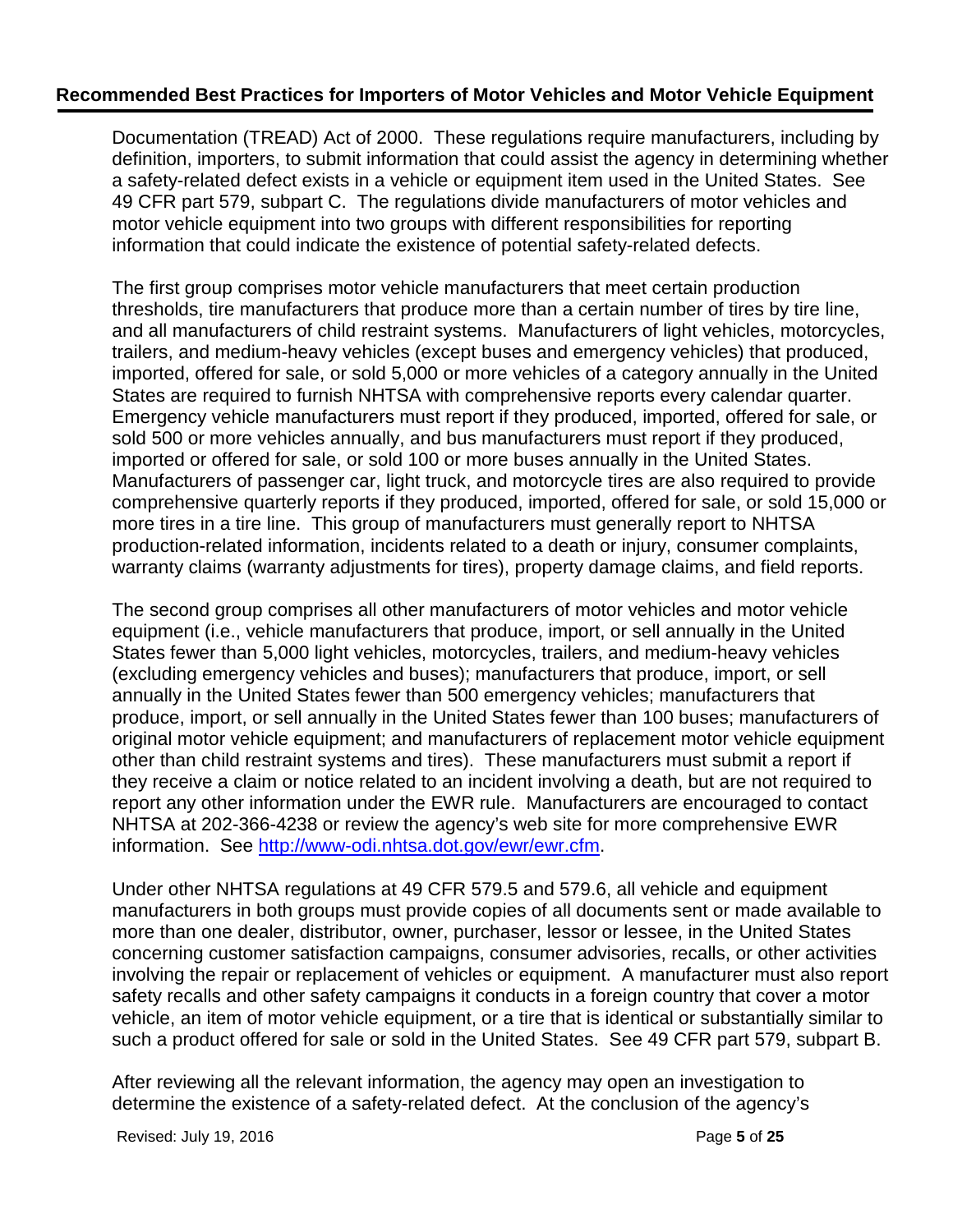investigation, if the agency determines that a safety-related defect exists, but the manufacturer refuses to conduct a recall, the agency will hold a public hearing. After the public hearing, NHTSA may order the manufacturer to conduct a recall.<sup>[4](#page-24-0)</sup> If the manufacturer fails to obey such an order, NHTSA may bring an action in Federal court to compel the recall.

NHTSA, through its Recall Management Division, maintains the administrative records for all safety recalls, and monitors these recalls to ensure that the scope is appropriate, and that the recall completion rate and remedy are adequate. NHTSA's monitoring of recall performance may lead to the opening of a recall investigation if the facts appear to indicate a problem with the adequacy or execution of the recall. A recall investigation may result in expanding the scope of a previously announced recall or in the adjustment of an existing recall remedy.

### **Duty to Notify NHTSA of a Noncompliance with an FMVSS or a Safety-Related Defect**

Notwithstanding its certification of a product, a fabricating manufacturer may subsequently determine that a noncompliance with an FMVSS or a safety-related defect exists in a motor vehicle or a motor vehicle equipment item it has produced. Manufacturers have a duty to notify NHTSA if they learn the vehicle or equipment contains a defect and in good faith they decide that the defect is related to motor vehicle safety, or in good faith they decide that the vehicle or equipment does not comply with an applicable FMVSS. See 49 U.S.C. 30118(c). The manufacturer must notify NHTSA within five working days after determining the existence of a noncompliance or a safety-related defect. See 49 CFR 573.6. Alternately, as discussed above, NHTSA may determine the existence of a noncompliance or a safety-related defect in a particular motor vehicle or motor vehicle equipment item and order the responsible manufacturer to recall the product. See 49 U.S.C. 30118(b).

### **Duty to Notify Owners and Dealers and Provide a Remedy for a Noncompliance or a Safety-Related Defect**

Regardless of whether the noncompliance with an FMVSS or a safety-related defect is determined to exist by the manufacturer or by NHTSA, the manufacturer must provide owners and dealers of the affected products with notification of the noncompliance or defect and must remedy the noncompliance or defect, usually without charge. See 49 CFR part 577. There is a limited exception under which a manufacturer that has reported a noncompliance or safetyrelated defect to NHTSA may petition the agency for a determination that the noncompliance or defect is inconsequential as it relates to motor vehicle safety.  $5$  See 49 CFR part 556. The notification and remedy process is commonly referred to as a "safety recall campaign" or more simply as a "recall." NHTSA monitors the remedy program to ensure its successful completion. The agency is not authorized to expend its funds on recalls; the expense of notifying owners and providing a remedy must be borne by the fabricating manufacturer and/or importer of the products found to contain the noncompliance or defect. See 49 U.S.C. §§ 30118 - 30120.

### **Importer's Recall Obligations**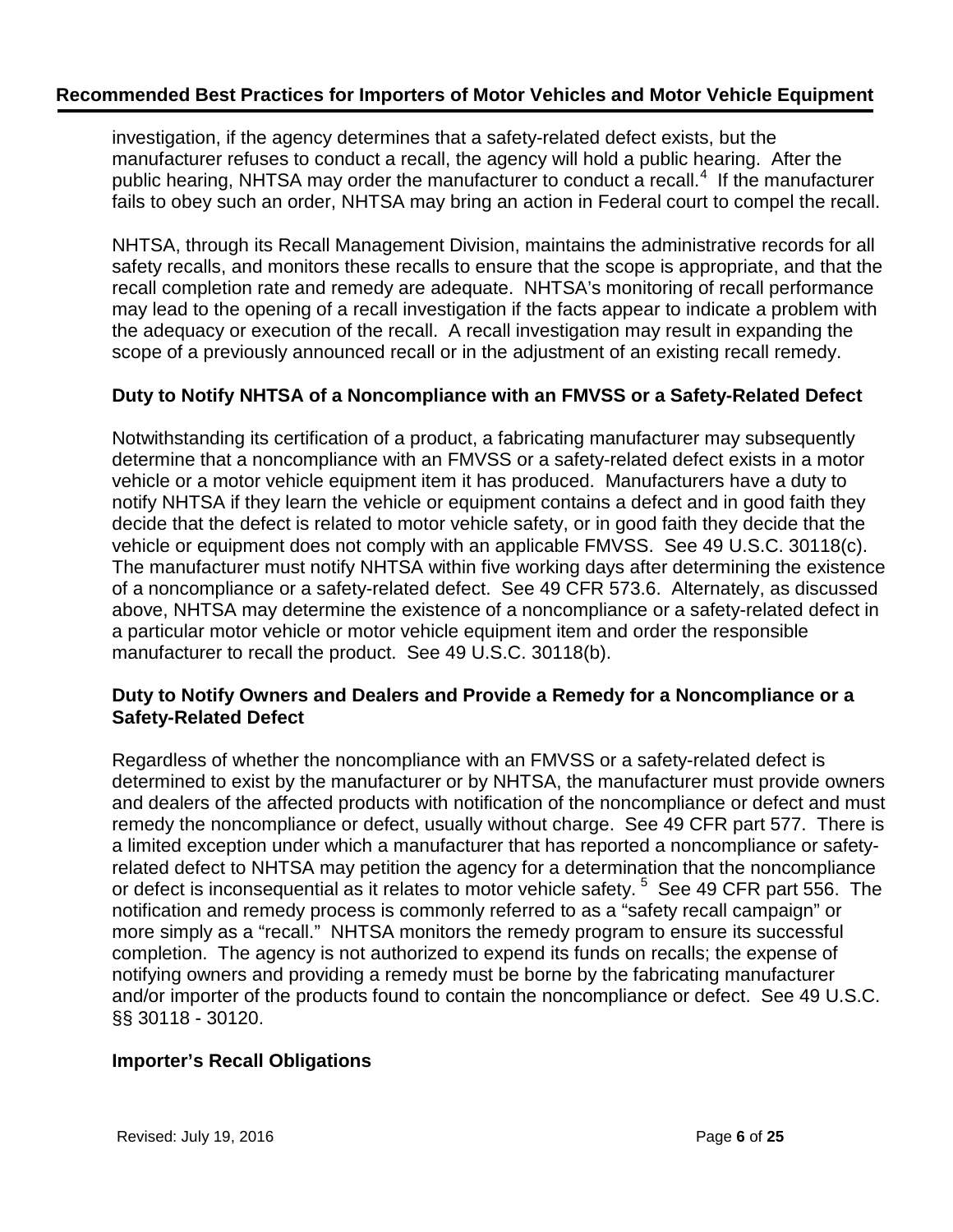An importer's primary obligation is to assure that the motor vehicle or item of motor vehicle equipment subject to the FMVSS that it imports into the United States contains the fabricating manufacturer's certification of compliance with those standards. If a fabricating manufacturer is not located in the United States and does not conduct business operations in this country, including through a subsidiary or other controlled entity, the U.S. judicial system likely will not be able to effectively compel the foreign manufacturer to conduct a recall. In that case, the burden of providing notification to owners and dealers and a free remedy will fall solely upon the importer, unless the fabricating manufacturer voluntarily supports the recall. This is because under the Vehicle Safety Act, importers of motor vehicles and motor vehicle equipment for resale are considered "manufacturers" for the purposes of notification and remedy. See 49 U.S.C. 30102(a)(5). Where the fabricating manufacturer or importer finds a noncompliance or safety defect in a motor vehicle or equipment item imported into the United States, compliance with notification and recall responsibilities by either the manufacturer or the importer of the vehicle or equipment item is considered to be compliance by both. See 49 CFR § 573.3(b).

Importers must therefore recognize that they have obligations under the Vehicle Safety Act, which continue after motor vehicles or items of motor vehicle equipment are sold to consumers within the United States. If an importer becomes aware that a vehicle or equipment item it has imported does not comply with an applicable FMVSS or contains a defect related to motor vehicle safety, it must provide NHTSA, as well as owners and dealers of the affected vehicles or equipment, with notification of the noncompliance or defect and must remedy the noncompliance or defect, usually without charge to the consumer. An importer also has notification and remedy responsibility if NHTSA determines the existence of the noncompliance or defect and orders it to undertake a notification and remedy campaign. Importers should be fully familiar with all of the recall-related provisions of 49 CFR parts 573 and 577.

### **Compliance Needed to Import Motor Vehicles and Equipment**

As part of its safety mandate, NHTSA monitors motor vehicles and items of motor vehicle equipment that are imported into the United States for compliance with applicable FMVSS and regulations. To be imported free of restriction, a motor vehicle less than 25 years old must be originally manufactured to comply with all applicable FMVSS and bear a label certifying such compliance that is permanently affixed by the vehicle's fabricating manufacturer. To be lawfully imported, a new or used item of motor vehicle equipment that is subject to an FMVSS must, as originally manufactured, conform to the standard and be so certified by its fabricating manufacturer. In most instances, the fabricating manufacturer's certification of compliance with the applicable FMVSS for regulated safety equipment is evidenced by the symbol "DOT" either inscribed on the equipment item in a prescribed location, or placed on the outside of the container in which the equipment item is shipped. See 49 U.S.C. §§ 30112 and 30115.

### **Procedural Requirements for Fabricating Manufacturers**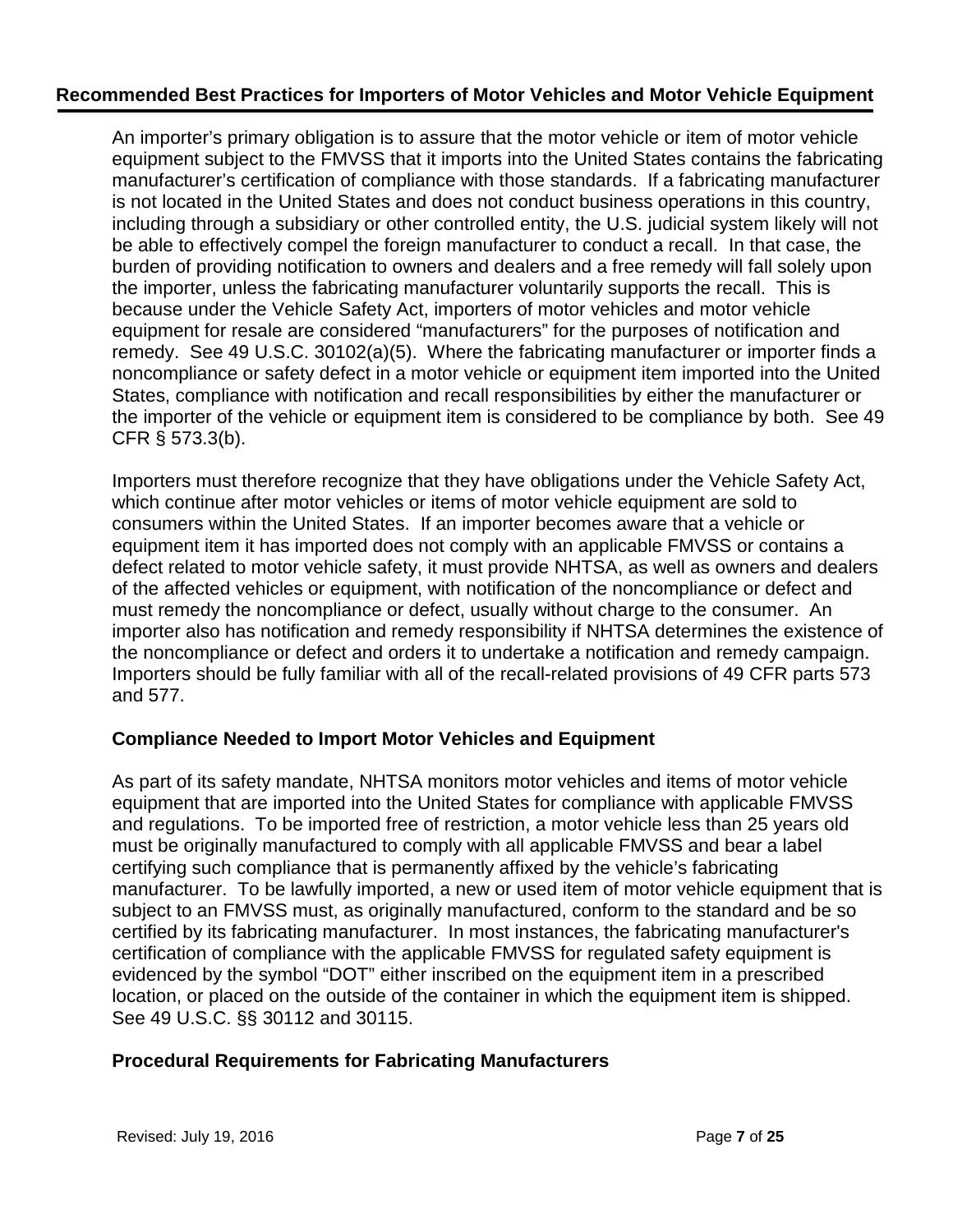Before offering a vehicle or motor vehicle equipment item for sale in the United States, the fabricating manufacturer must: 1) comply with the requirements to designate a permanent resident of the United States as its agent for service of process if the fabricating manufacturer is not located in the United States (49 CFR part 551, subpart D *Service of Process on Foreign Manufacturers and Importers*) and 2) submit to NHTSA identifying information on itself and the products it manufactures to comply with the FMVSS, not later than 30 days after the manufacturing process begins (49 CFR part 5[6](#page-24-2)6 Manufacturer Identification).<sup>6</sup> The fabricating manufacturer of a motor vehicle must also submit to NHTSA information the agency will need to decipher the manufacturer's vehicle identification number (VIN) format not later than 60 days prior to offering the first vehicle for sale in the United States (49 CFR part 565 *Vehicle Identification Number Requirements*). The fabricating manufacturer of certain regulated equipment items such as brake hoses, glazing (automotive glass and plastics), and tires must label its products with identification numbers assigned to the manufacturer by NHTSA.<sup>[7](#page-24-3)</sup>

### **Record Keeping for Manufacturers**

A new tire manufacturer is required by NHTSA regulations to permanently mold into each tire intended for use on a motor vehicle a "tire identification number" or "TIN." See 49 CFR part 574.5. Tire distributors and dealers that are owned or controlled by tire manufacturers are required to send to the tire manufacturers, records of any new tires they sell, including the TINs of the tires and the name and address of the tire purchasers. Independent tire distributors or dealers are required to furnish tire registration forms that identify the TIN and the tire distributor or dealer's name and address to the purchasers of new tires, who may then mail the forms to the tire manufacturer. Instead of furnishing the tire purchaser with a registration form, independent tire distributors or dealers may electronically transmit tire purchaser and tire registration information to the tire manufacturer by secure means, as identified or authorized by the manufacturer.<sup>[8](#page-24-4)</sup>

Tire manufacturers must maintain information from the registration forms for a period of not less than 5 years from the date on which the information is recorded. Motor vehicle manufacturers are required to maintain records of the TINs for the tires installed on their vehicles and the name and address of the first purchasers of their vehicles for 5 years from the date that the vehicles are sold. These requirements are intended to ensure that purchasers receive proper notification in the event that a tire is recalled to remedy a noncompliance or safety-related defect. See 49 CFR part 574.

In like manner, the manufacturer of a child restraint system (i.e., a child safety seat), other than one installed on a vehicle as newly manufactured, must furnish a registration form to be completed by the owners of those seats and retain information from the form for a period of not less than 6 years to ensure that the owners receive proper notification during a recall campaign. See 49 CFR part 588.

NHTSA regulations also require manufacturers of motor vehicles and motor vehicle equipment to retain claims, complaints, reports, and other records concerning alleged and proven defects and malfunctions that may be related to motor vehicle safety for a period of five calendar years from the date on which they were generated or acquired by the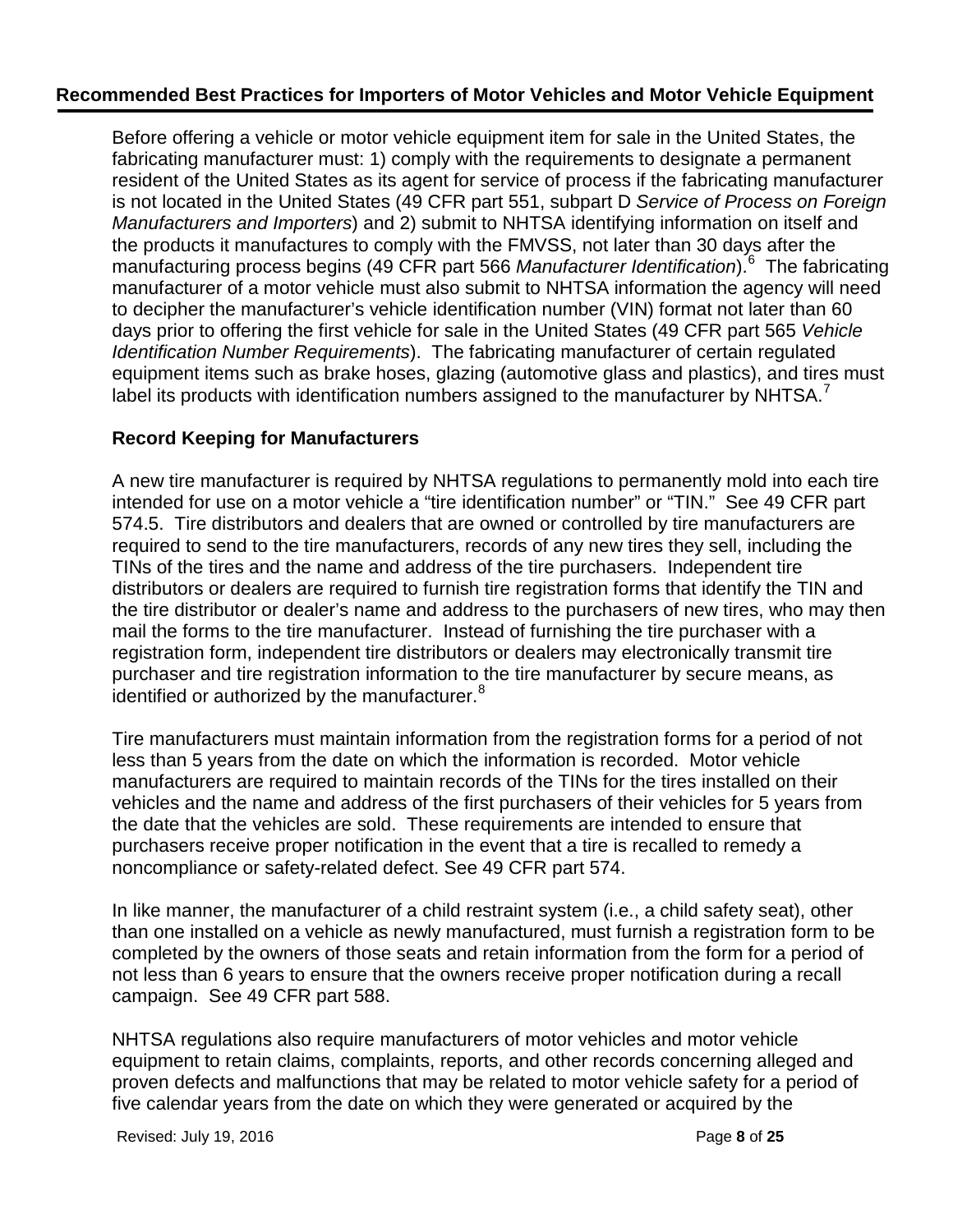manufacturer.<sup>[9](#page-24-5)</sup> See 49 CFR part 576. Under section 576.8 of this regulation, "malfunctions that may be related to motor vehicle safety" are defined as including any failure or malfunction beyond normal deterioration in use, or any failure of performance, or any flaw or unintended deviation from design specifications, that could in any reasonably foreseeable manner be a causative factor in, or aggravate, a crash or an injury to a person. Section 576.6 describes the records that manufacturers must maintain, including all documentary materials, films, tapes, and other information-storing media that contain information concerning malfunctions that may be related to motor vehicle safety. The section describes such records as including, but not being limited to, reports and other documents, including material generated or communicated by computer, telefax or other electronic means, that are related to work performed under warranties; and any lists, compilations, analyses, or discussions of such malfunctions contained in internal or external correspondence of the manufacturer, including communications transmitted electronically. Importers may wish to consider purchasing products from fabricating manufacturers that comply with this regulation.

## **Penalties**

Fabricating manufacturers and importers may be subject to substantial civil penalties for failure to meet the requirements of the statutes and regulations that NHTSA administers. See 49 U.S.C. 30165. Currently, those penalties can be as high as \$21,000 for each violation with a maximum of \$105,000,000 for a related series of violations. See 49 CFR part 578. For example, the failure of a fabricating manufacturer or importer to furnish notification of a noncompliance or defect to owners or to NHTSA may subject the fabricating manufacturer or importer to substantial civil penalties.

# **Exercise Great Care in Selecting Foreign Fabricating Manufacturers**

### **Establishing a Business Plan**

International trade presents unique risks. A company engaged in importing foreign manufactured goods or considering becoming an importer should have a complete and detailed business plan. The plan should reflect careful consideration of the following questions:

- Who will determine the specifications for the product?
- On what basis will the product specifications be developed?
- Who will design the product?
- Who will verify the product's design?
- What laboratory and field tests will be undertaken?
- Who will test product prototypes?
- What entity will fabricate various parts?
- What manufacturing quality control will be undertaken?
- How will manufacturing quality control be maintained?
- How often will products be tested to ensure continued compliance with the FMVSS?
- What documentation will be generated?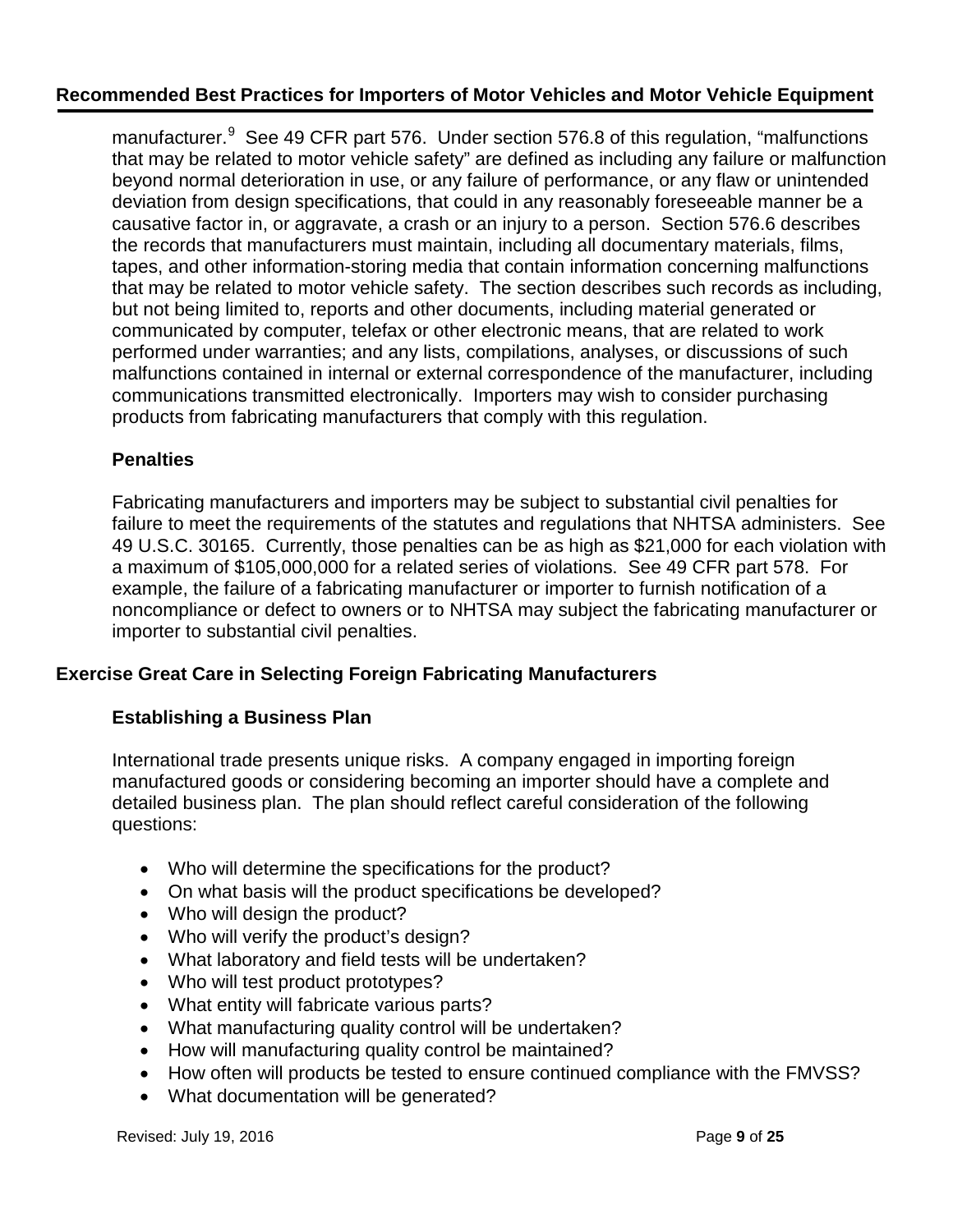- What documentation will be maintained?
- Who will maintain the documentation?
- Who will check the documentation?

Compliance with FMVSS at the time of manufacture is only a part of these considerations. Motor vehicles and equipment operate in harsh conditions over many miles and some abuse must be assumed; therefore, avoidance of safety-related defects that may develop during use of the product is critical.

### **Minimizing Risks**

Selecting a capable and responsible overseas business partner is one of the best ways to minimize risks. Before selecting a business partner in another country, it is wise to investigate the fabricating manufacturer's reputation using readily available public source information (such as the Internet) or, if possible, by interviewing other customers of the fabricating manufacturer. It is advisable for a prospective importer to check many references and not to limit its inquiries to references that the prospective manufacturer identifies. If the country in which a fabricating manufacturer is located has an established government agency to oversee product safety, that agency's public records may contain useful information on the company's history of recalls and regulatory compliance. Importers may also wish to consider requesting the potential fabricating manufacturer's catalogs and sample products for evaluation.

It may be wise to look for a fabricating manufacturer that has prior experience with exporting to the United States. By selecting such a fabricating manufacturer, the importer has some assurance that the manufacturer understands the supply-chain and logistics issues associated with supplying a foreign purchaser and that it has some experience in meeting the demands of a U.S. customer.<sup>[10](#page-24-6)</sup>

The U.S. Department of Commerce also offers an *International Company Profile Report* that may assist importers in evaluating potential foreign partners. This report summarizes the financial strength of a company and provides useful information gleaned from the local press, industry contacts, and other sources. More information about this service is available on the Department of Commerce web site. See [http://www.export.gov/.](http://www.export.gov/) When considering doing business in China, it may be advisable to know that organizations such as the U.S.-China Business Council, the American Chambers of Commerce in China, and the Department of Commerce's Foreign Commercial Service assist U.S. companies and they may be a good starting point for selecting a reliable Chinese fabricating manufacturer.<sup>[11](#page-24-7)</sup>

Importers may wish to consider selecting more than one foreign fabricating manufacturer to manufacture their products. By doing so, an importer's operations may remain viable when one of its fabricating manufacturer's products is found to contain a noncompliance or safety defect and a recall becomes necessary.<sup>[12](#page-24-8)</sup>

At a minimum, it is prudent for importers to use existing sources of information to ensure that they will purchase, import, distribute, and sell motor vehicles and motor vehicle equipment items subject to the FMVSS that are produced by foreign fabricating manufacturers who:

Revised: July 19, 2016 **Page 10** of **25 Page 10** of **25**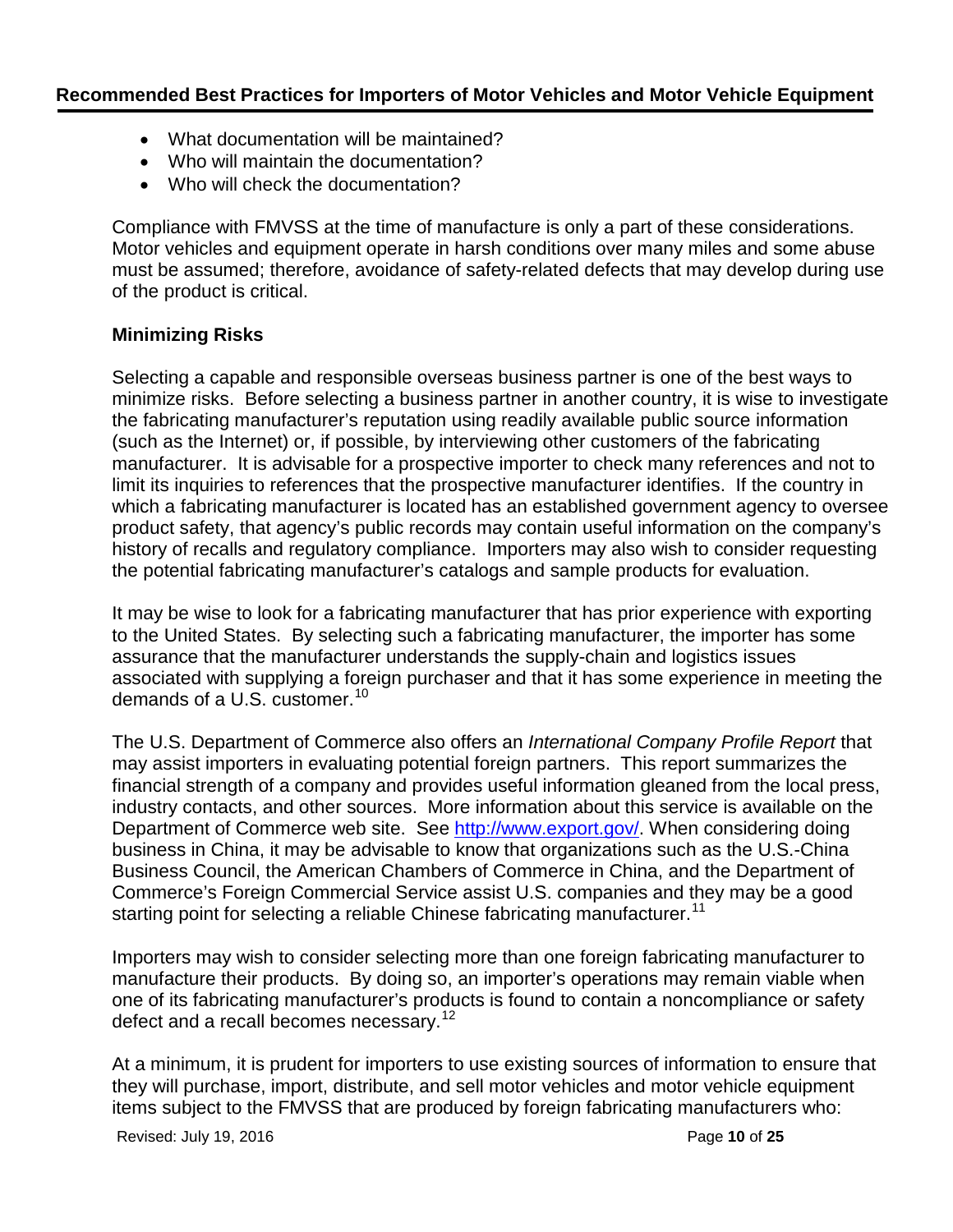- Properly identify themselves and their products to NHTSA (49 CFR part 566)
- Comply with the requirements to designate a permanent resident of the United States as its agent for service of process if the fabricating manufacturer is not located in the United States (49 CFR part 551, subpart D)
- Furnish NHTSA with VIN-deciphering information (if they manufacture "motor vehicles") (49 CFR part 565) and
- Certify their products as complying with all applicable FMVSS and so label their products (49 U.S.C. 30115)

## **Product Design Considerations**

It would be advisable for the importer to focus on the specifications for, and design of, the product and the requirements of all applicable FMVSS covering the product that it wishes to import before beginning negotiations with a prospective overseas business partner. The importer should be well informed about U.S. import regulations and any FMVSS requirements that cover the products the importer intends to import. Before discussions take place with a prospective fabricating manufacturer, it may be worthwhile for the importer to have translated into the language used by that manufacturer the FMVSS that are applicable to the product and the agency regulations pertaining to manufacturers located outside the United States. It is reasonable to discuss with the prospective fabricating manufacturer at the outset the need for incorporating the requirements of the applicable FMVSS into the product's design because it is far less expensive to change the product's design in the planning stage than after the product is manufactured, when tooling must be changed or an expensive safety recall conducted. If the importer intends to have the manufacturer produce a replacement part for a motor vehicle, the part installed as original equipment may be used as a reference, keeping in mind the need to avoid infringing on any applicable patent.

The importer and fabricating manufacturer may wish to consider conducting a review of the product's design (a "design review") that involves examining the product's configuration, the  $\overline{\phantom{a}}$  materials used in its fabrication, and its labeling and packaging.<sup>13</sup> Importers without staff expertise and experience in design review may consider hiring a qualified consultant. It may be worthwhile for the design review to include a foreseeable use analysis,  $14$  which involves integrating safety into the product's design. An effective foreseeable use analysis may reveal substantial safety hazards that involve risks of injury or impairment of health that are related to the product's characteristics or deficiencies.

Because products may contain safety defects even if they comply with all applicable FMVSS, or when no FMVSS applies, the importer may wish to measure the product's design against a known set of objectives for the product and compare the product's design to that of similar products produced by other manufacturers. When no FMVSS apply, it may also be sensible to measure the product's design against accepted product standards such as a set of voluntary industry standards, should one exist.[15](#page-24-11) To find applicable standards, importers and

Revised: July 19, 2016 **Page 11** of **25** Page 11 of **25**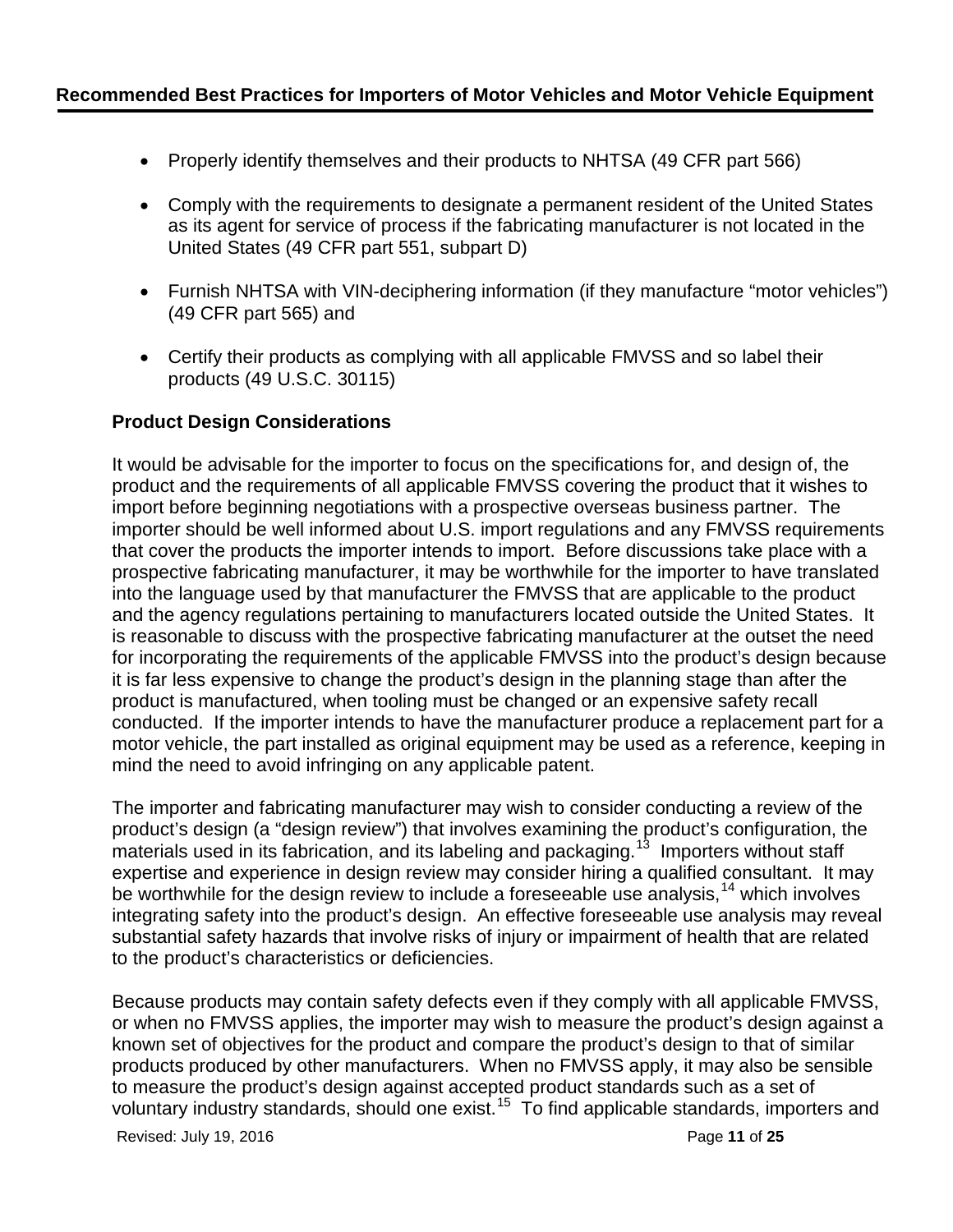fabricating manufacturers may wish to check the web sites of standard-setting bodies for products of the type at issue, such as the Underwriters Laboratories Inc. (UL), American National Standards Institute (ANSI), American Welding Society (AWS), ASTM International (originally the American Society for Testing and Materials or ASTM), and the Society of Automotive Engineers, International. See: [http://www.sae.org.](http://www.sae.org/) Manufacturers of certain automotive replacement parts such as lighting equipment may wish to visit the web site of the Certified Automotive Parts Association (CAPA) for more information about that organization's certification program. See [http://www.capacertified.org.](http://www.capacertified.org/) These examples are not intended to be all-inclusive. It may be desirable for an importer to contact other standard-setting and certification organizations associated with the type of products it wishes to have manufactured, should such organizations exist.

Some fabricating manufacturers use other systematic analysis tools such as a Failure Modes and Effects Analysis (FMEA)<sup>[16](#page-24-12)</sup> to identify potential safety hazards and to improve their products over time by reducing or eliminating failures. Using FMEA, failures can be prioritized according to how serious their consequences are, how frequently they may occur, and how easily they can be detected.<sup>[17](#page-24-13)</sup>

It may be advisable to have parties with expertise in standards and regulations compliance, in-use durability, quality assurance, and customer service examine the results of the importer's product design review. Importers and fabricating manufacturers that do not have in-house expertise may consider using an accredited test laboratory to evaluate the safety of a product.<sup>[18](#page-24-14)</sup>

# **Product Design Records and Traceability**

Importers should consider creating records that identify changes in the product's design or in the production process and to incorporate changes that affect the product's use into the documents that accompany the product when sold. When changes are made to the product's design or to the production process, importers should obtain additional test data to assure the product continues to comply with stated technical specifications and with all applicable FMVSS. For traceability<sup>[19](#page-24-15)</sup> or recall reasons, changed products can be identified by being marked or stamped with "date" or "lot" codes, or in another manner that distinguishes new products from old. It makes good sense to use current versions of the supporting technical documentation such as drawings; replacement parts data; instructions for the product's production, inspection, testing, and repair; as well as operating handbooks, and to remove from use obsolete documents and data.<sup>[20](#page-24-16)</sup>

### **Inspect Foreign Manufacturing Facilities**

### **Evaluating the Manufacturer's Company, Factory, and Staff**

Before entering into a written contract, we believe it is prudent for the importer to personally visit the fabricating manufacturer's facility and to determine whether the manufacturer is properly licensed by the appropriate government agencies. It may also be reasonable to hire a consultant if the importer has limited knowledge of, or experience with, the culture and trade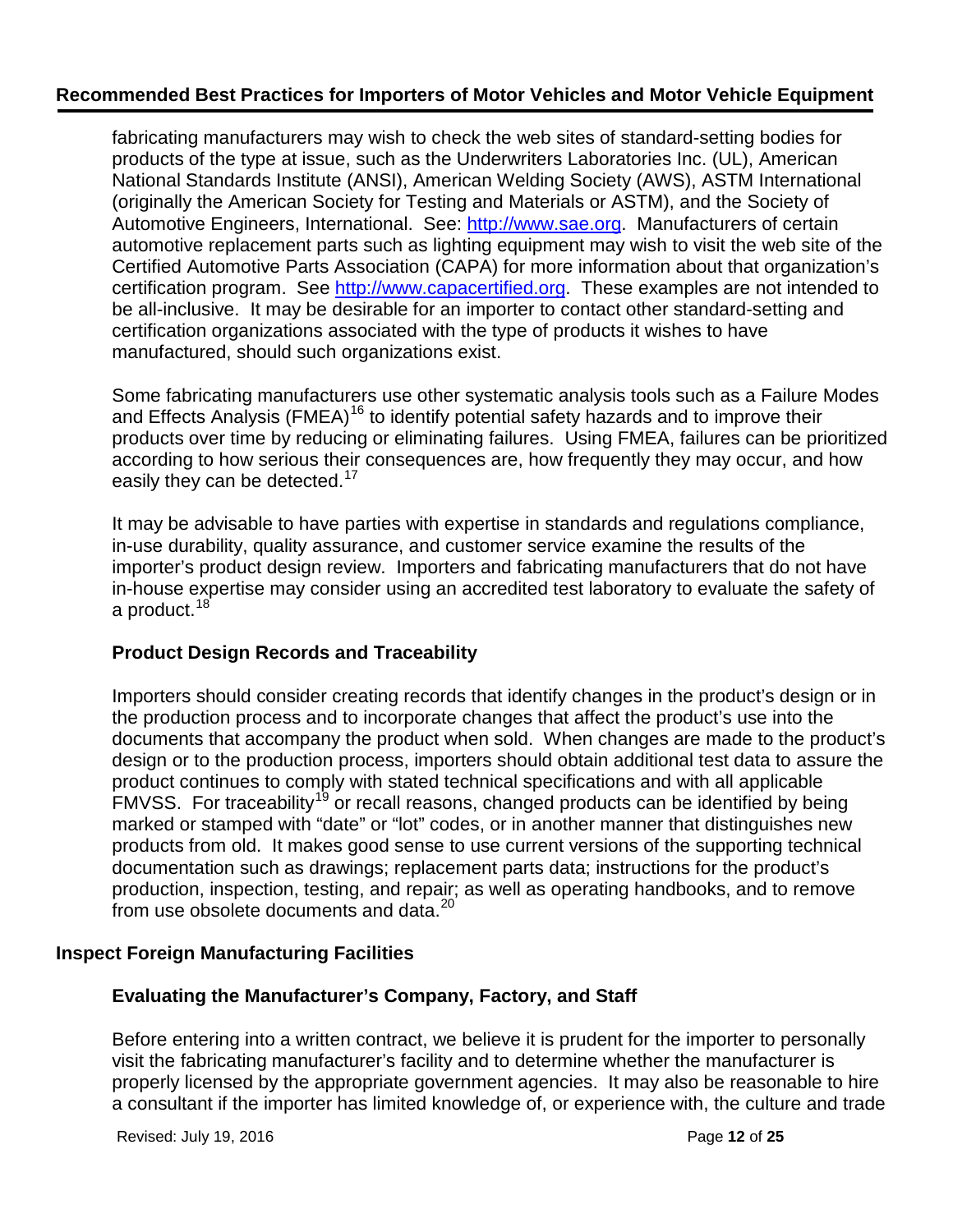practices of a foreign country. Several trips may be necessary to conduct an objective evaluation of the company, its factory, and its management. To reduce the potential for fraud, it is preferable to deal directly with the fabricating manufacturer and to avoid dealing with representatives (such as trade groups) that claim to represent a manufacturer. When dealing with a business partner of the fabricating manufacturer, it is generally advisable to determine whether the partner is a subsidiary of a larger company<sup>[21](#page-24-17)</sup> and whether the importer has recourse against the parent company if the subsidiary defaults on its obligations.

# **Assuring Quality Control**

While visiting a fabricating manufacturer's foreign facilities, the importer may consider asking the manufacturer's production managers to identify the quality control mechanisms that are in place (e.g., ISO 9000 series quality assurance compliance) and it may be helpful to observe whether there is evidence of good quality workmanship. The importer should also be aware that other quality management systems are used such as ISO/TS16949, which was jointly developed by the International Automotive Task Force (IATF)<sup>[22](#page-24-18)</sup> and submitted to the ISO for approval and publication.<sup>23</sup> ISO/TS16949 applies to the design and development, production, and, as relevant, the installation and servicing of automotive-related products.

## **Protecting Intellectual Property, Trademarks, Copyrights, Patents, and Trade Secrets**

During the on-site visit, the importer should look for counterfeit commodities or evidence of trademark or copyright violations such as fraudulent seals made to look like those produced by certification organizations. We believe that it is in the best interest of an importer to consider protecting its intellectual property, trademarks, copyrights, patents, and trade secrets. While NHTSA does not have authority to enforce statutes that prohibit counterfeit products from being imported and the agency is aware that in some situations counterfeit products may, in fact, comply with applicable FMVSS, we believe it is prudent for importers to avoid business dealings with known or suspected counterfeiters because evidence of counterfeiting activities demonstrates the company's disdain for compliance with accepted norms, which may extend to safety standards. $24$  Importers should be aware that many Federal departments and agencies are working with industry to stop the proliferation of counterfeit products.[25](#page-24-20) For example, importers should be aware that the International Trade Administration of the U.S. Department of Commerce, has posted on its website an "IPR Toolkit—Intellectual Property Rights in China" that describes how to develop an intellectual property strategy plan, including what is involved in registering intellectual property in China.<sup>26</sup> Also assisting in these efforts are many independent organizations such as the U.S. Chamber of Commerce, which represents more than three million businesses.<sup>[27](#page-24-21)</sup>

### **Reaching Agreement on Whether Products are Substandard, Nonconforming, or Defective**

It is advisable to reach agreement with a prospective fabricating manufacturer on what constitutes substandard or defective products, and on who will be responsible for conducting recalls of products that have a noncompliance with an FMVSS or safety-related defect. Of particular importance in this context are the importer's obligations under the Vehicle Safety

Revised: July 19, 2016 **Page 13** of **25 Page 13** of **25**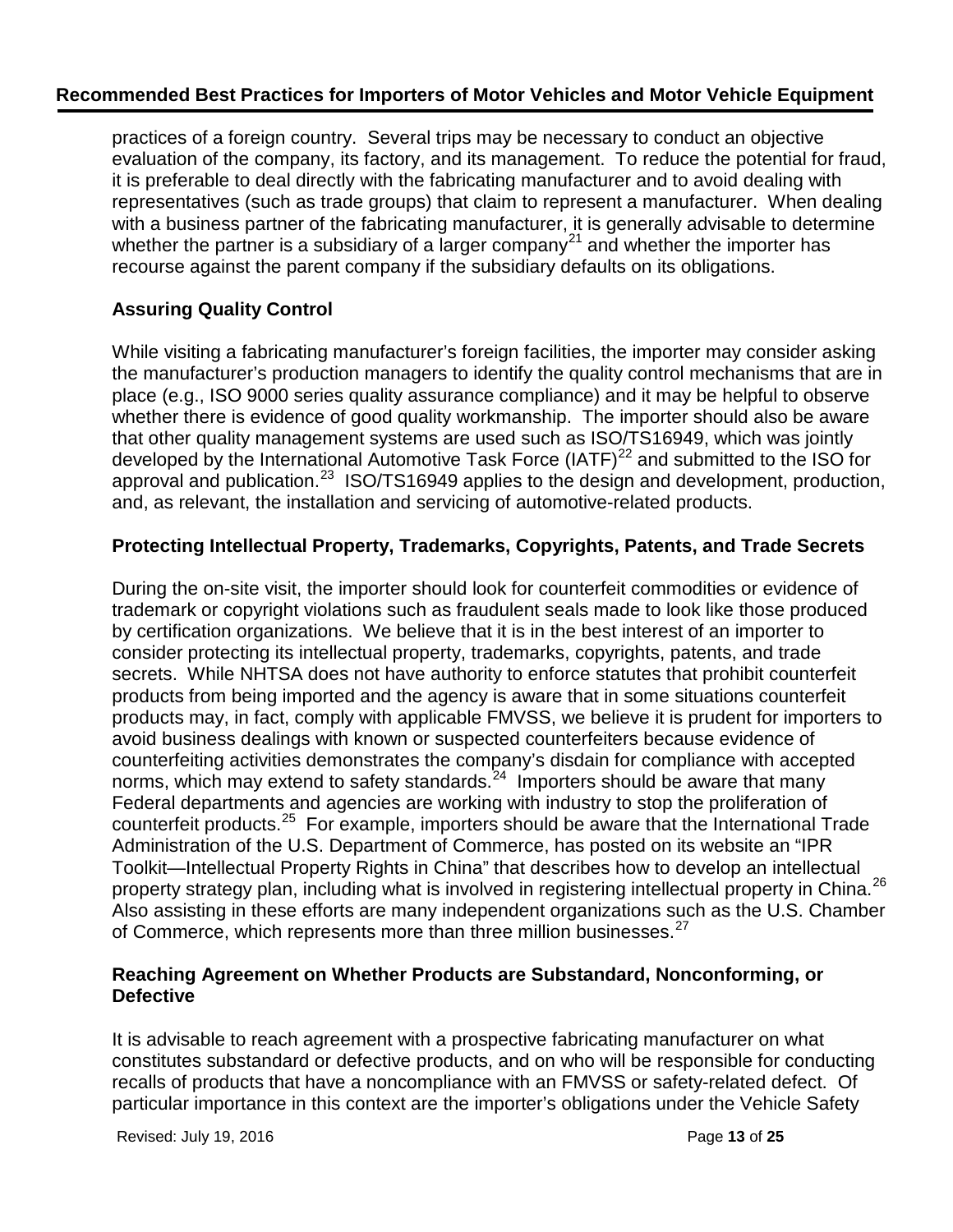Act to make determinations as to whether a product does not comply with an FMVSS or contains a safety-related defect. The importer should make clear to the foreign fabricating manufacturer that the importer makes the determination of a noncompliance or safety-related defect under U.S. law regardless of the fabricating manufacturer's views. The importer must recognize that its legal duty to conduct a recall when the facts so warrant under the Vehicle Safety Act is not affected by the willingness of the foreign fabricating manufacturer to pay for all or some of the costs of the recall. Accordingly, the importer may wish to include provisions in the contract with the foreign fabricating manufacturer that covers contingencies, including recalls.

## **Contract Considerations**

All aspects of the product's design and the production process may be considered for inclusion in the written contract, such as inspection and testing procedures and any documentation the importer requires, including work orders, operation sheets, inspection logs, repair logs, and test procedure checklists.<sup>28</sup> The contract may also specify under what circumstances the product's design may be changed (if at all), what equipment must be used for particular manufacturing operations, product traceability measures to be employed, and the types of forms to be used for recording quantitative data such as test readings. It is useful for the contract to specify exact terms of payment, performance standards, and timelines for deliveries and payments. Other arrangements that are reached between the importer and fabricating manufacturer should also be made in writing, such as those covering the importer's rights to visit the production facility in order to provide guidance and conduct product inspections.

An agency's enforcement activities and the importer's legal duties may be complicated when the overseas fabricating manufacturer begins selling the importer's product to customers that have previously been buying directly from the importer. In the event of a product noncompliance, the agency must investigate the product importations by many, rather than just one importer. We therefore believe it is prudent for an importer to consider having contract language that prohibits the fabricating manufacturer from selling the importer's product (either with or without the importer's markings) to anyone except the importer. Without such assurances from the fabricating manufacturer, an importer may find that the manufacturer is performing the unauthorized manufacture (so-called "midnight runs") of the importer's products after business hours, which the manufacturer subsequently sells in the gray market. The importer may also consider not disclosing its customer lists to the manufacturer and not having the manufacturer drop-ship the importer's products to its customers because this provides an opportunity for the manufacturer to deal directly with the importer's customers.<sup>[29](#page-24-5)</sup>

The importer should obtain sound legal guidance before entering into an agreement. Following execution of the contract, it is wise to adhere to the contract provisions or risk the costs of a legal dispute in a foreign country. The importer should obey all laws and regulations of the foreign country and be wary of any offer by the partner to ignore or avoid those laws. Also, the importer may wish to become familiar with U.S. Department of Commerce, Bureau of Industry and Security (BIS) regulations relating to the transfer of dual

Revised: July 19, 2016 **Page 14** of **25 Page 14** of **25**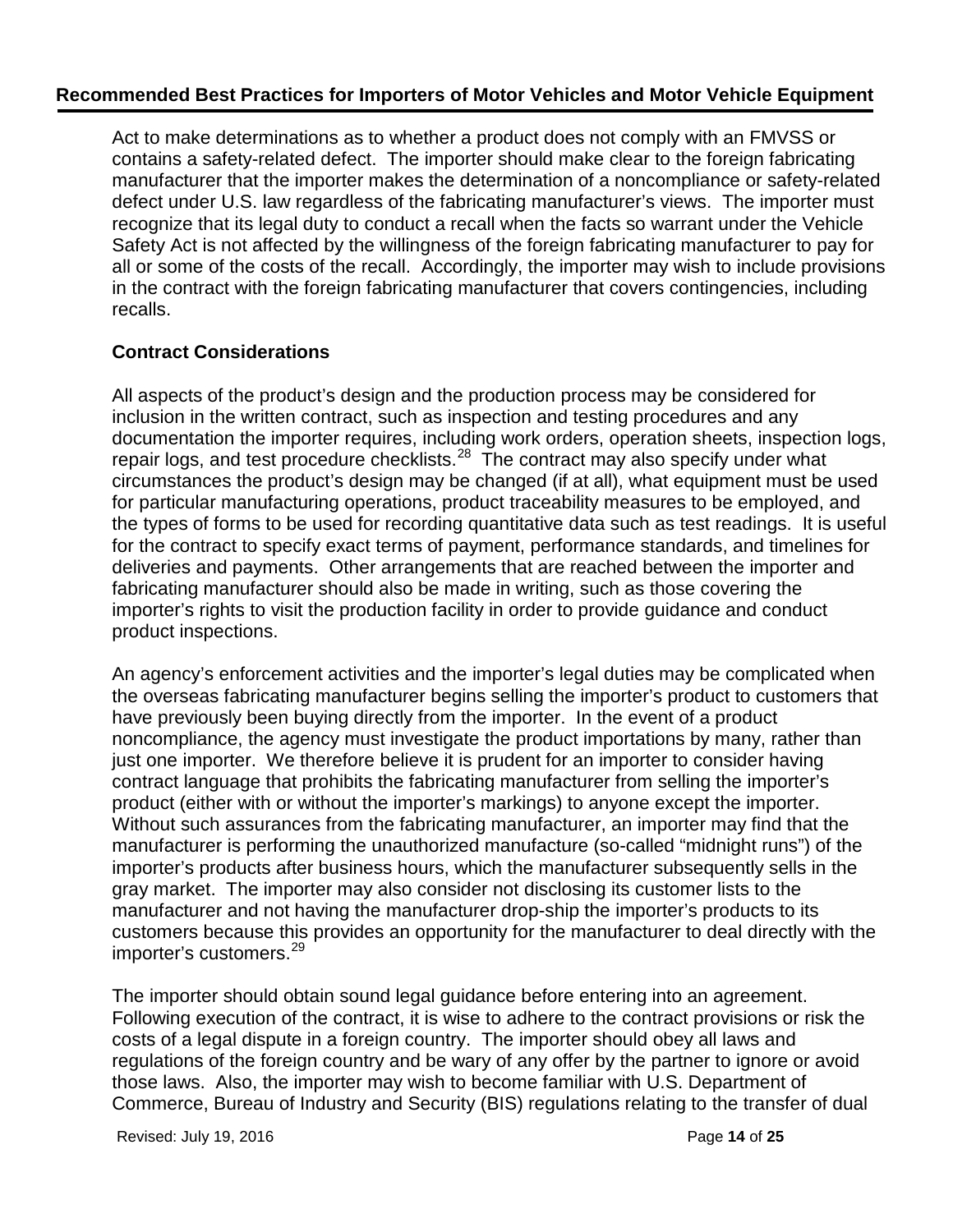use technology to certain foreign countries. U.S. statutes prohibit transfer of some sensitive technologies without a license. See [http://www.bis.doc.gov/.](http://www.bis.doc.gov/)

While the contract between the importer and the fabricating manufacturer may clarify responsibilities between these entities, it does not modify the Vehicle Safety Act and has no bearing on NHTSA. The importer retains the obligations of a manufacturer for notification and recall under the Vehicle Safety Act and NHTSA regulations.

### **Monitoring Compliance with Contract Requirements**

It may be imprudent to assume that the overseas operations will run by themselves. Visits to the foreign fabricating manufacturer on a frequent basis may be needed to evaluate the state of affairs. During these visits, the importer should, if possible, talk to employees to learn of any substitutions of materials, modifications of the product's design, and manufacturing problems that were encountered. The importer should verify that the fabricating manufacturer is complying with contractual requirements by inspecting the facilities, production operations, inspection and test records, supplies, and audit results. The importer should also ensure the product's continued compliance with the standards by having performed ongoing FMVSS compliance tests. This inspection and testing will provide feedback into the nature of the operation and is part of the importer's oversight of the operation and its quality assurance/quality control. The importer should not delay taking corrective action with the fabricating manufacturer when circumstances necessitate such action.<sup>[30](#page-24-23)</sup>

# **Inspect Goods Either Before They Are Exported to or Distributed in the United States**

### **Monitoring Production Outputs**

Different products, designs, and fabrication processes will require various levels of precision and accuracy of manufacturing equipment and tooling.<sup>[31](#page-24-24)</sup> In all manufacturing processes, there is a need to monitor how well the products meet given specifications because products will deviate from specifications for reasons such as new tooling, aging machinery, and human error. Fabricating manufacturers of quality products use mathematical models for calibrating production equipment, controlling the output of the manufacturing process, and auditing production processes to attain improvements. Therefore, importers may wish to carefully consider instituting a quality control program at the outset.

### **Sampling, Inspecting, and Testing Products**

It would be wise for an importer to bear in mind that even though a product appears to be well manufactured, this does not necessarily mean that it also complies with applicable FMVSS and will not prove to be defective in actual use. While it is important to produce quality products, it is crucial that manufacturers test, on a continuing basis, their products to verify compliance with the FMVSS. To better shoulder the costs of any testing needed to assure compliance, smaller importers may wish to consider consortium purchasing, which would allow them to pool their resources.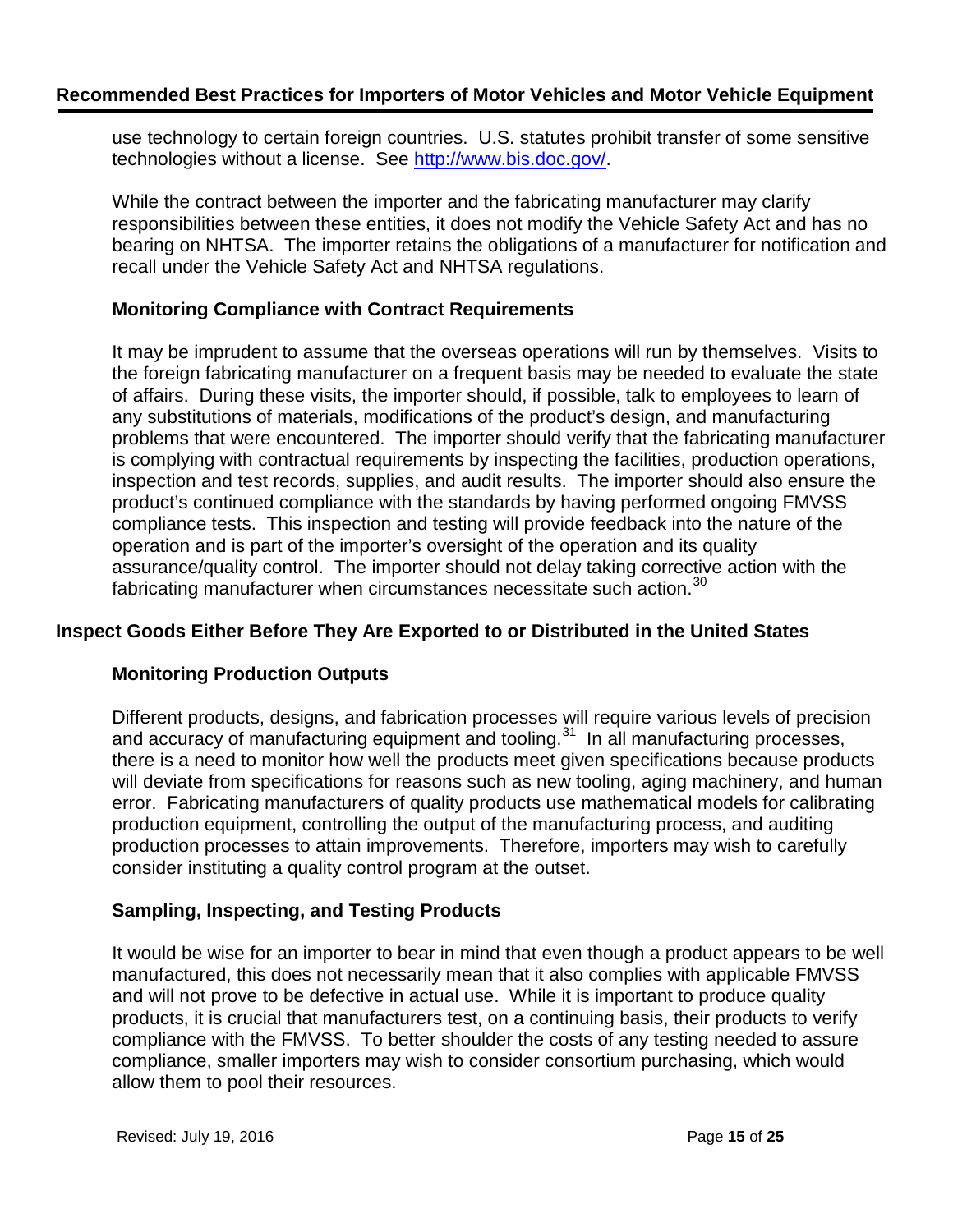To ensure that product requirements are within tolerances, it is sensible to collect product samples at predetermined intervals and inspect them for compliance with any specifications that are identified in advance. The purpose of the inspection is to assure that the products safely perform their intended functions. Inspection procedures may include a visual examination, testing with appropriate instruments, measuring, or other forms of evaluation.<sup>[32](#page-24-25)</sup> Fabricating manufacturers collect production samples for inspection based on mathematical models, which are beyond the scope of this notice, but that are critical to ensuring the quality of the end products. More information relating to statistically valid sampling plans is available on web sites such as that of the American Society for Quality. See [http://www.asq.org/index.html.](http://www.asq.org/index.html) Test programs that are based on statistically valid sampling techniques will increase the probability that problems will be quickly identified and remedied before the products are shipped. Obviously, it is preferable from a cost perspective for nonconforming or substandard products to be discovered by the fabricating manufacturer before shipping costs are incurred.

It is generally expected that quality control issues will be greater within the first batch of products made by the new fabricating manufacturer. After the initial production run, the importer and fabricating manufacturer may want to conduct an inspection to determine whether the initial products function as intended, whether their dimensions are within tolerances, and whether their appearance is satisfactory. The importer and fabricating manufacturer may consider conducting comprehensive tests of representative products to ensure compliance with design specifications.

It is desirable to have an inspection plan to specify exactly what is to be inspected, how an inspection will be conducted and how often, and the types of gauges, tools, or instruments that will be used. If inspections are particularly critical to product safety, the inspection plan may require that they be performed by designated specialized or certified personnel.<sup>[33](#page-24-26)</sup>

It would be advisable to include inspection procedures in the contract and any changes should be mutually agreed upon so that a record of changes is maintained. We also suggest that the contract clearly state how the costs of quality control inspection and any need to redesign a product or process based on such inspections will be apportioned.

# **Post-Production Quality Control**

From the moment products leave the fabricating manufacturer until they are acquired by consumers, they are exposed to numerous contingencies that can affect their safety or usability. For these reasons, it is best not to terminate quality control measures at the port and the prudent importer might consider instituting quality control measures at storage locations and throughout the domestic distribution process. Distribution practices directly influence the safety of consumer products so it is wise to exercise control over packaging and shipping operations. This control includes the selection of adequate packaging materials, design of methods of packaging that preclude damage in shipment, and selection of shipping methods consistent with the physical properties of the product. Packaging and shipping techniques may need to be revised as experience dictates. In those instances where distributors are involved in assembly or test operations before delivery to the consumer it is

Revised: July 19, 2016 Page **16** of **25**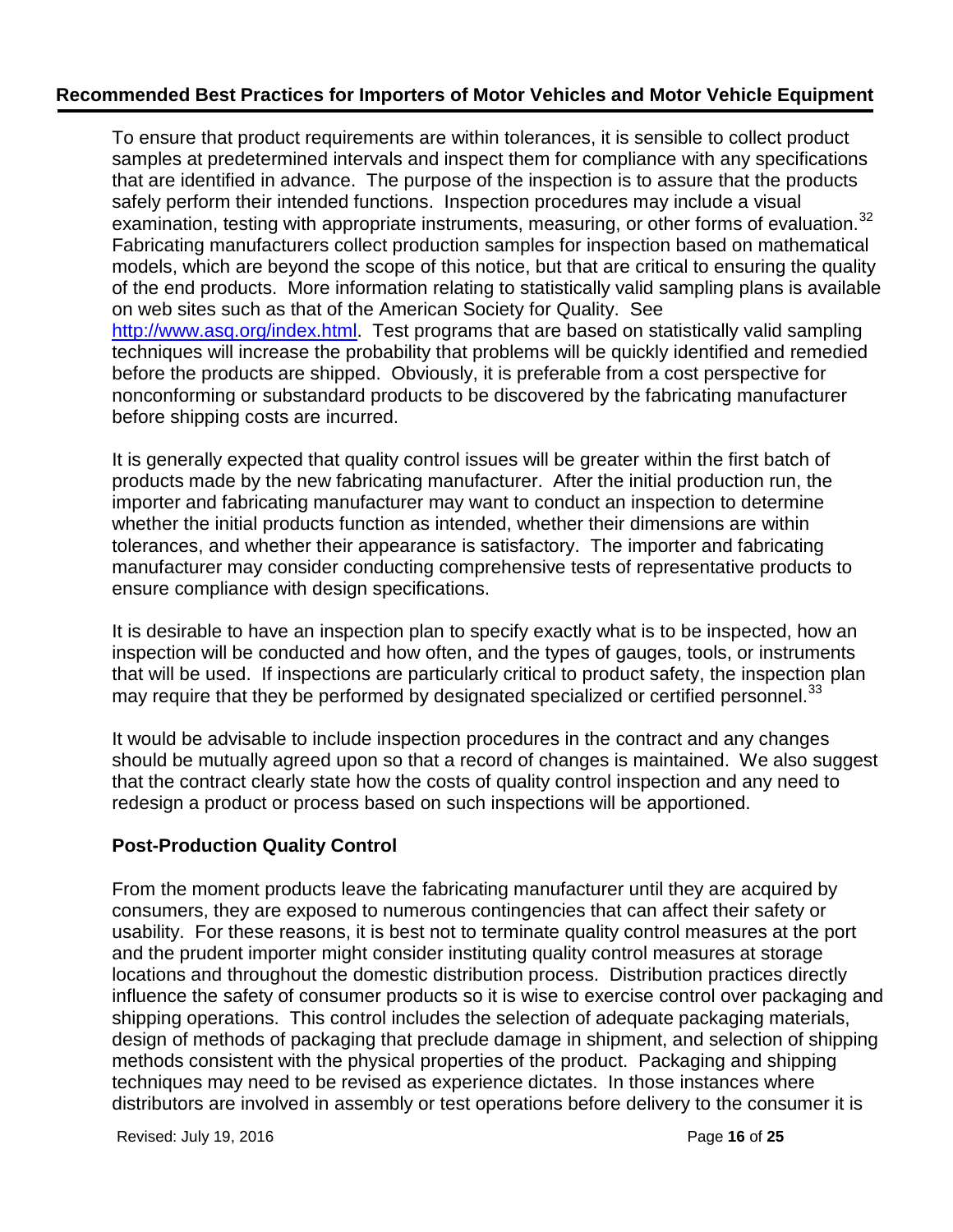wise to provide them with current and adequate assembly and test instructions and the importer may wish to ensure that these instructions are followed. $34$ 

When quality control problems are encountered, it may be useful to determine what has caused the problem and to collaborate with the fabricating manufacturer and participants in the distribution process to remediate the cause and prevent similar future problems. We believe it is wise to keep in mind that reputable fabricating manufacturers want to be apprised of problems and will work for compliance with the importer's requirements and applicable government standards.

To prevent potentially dangerous products from being delivered to consumers, it may be desirable for importers and fabricating manufacturers to discuss the need for prompt corrective actions and to agree on those in advance. These actions may include determining what caused the problem, how to prevent future problems, and the removal of problem products from the production and distribution channels before they reach consumers.<sup>[35](#page-24-27)</sup> Locating products within the production and distribution system is crucial to preventing hazardous products from being delivered to consumers after safety-defects become apparent.

The importer may consider providing the overseas partner with training and technical assistance to assure product quality.<sup>36</sup> This commitment to quality control may minimize defect costs and maintain profits by ensuring the end user's satisfaction, thereby enhancing the prospect for repeat business. On the other hand, neglecting oversight may result in compromised product quality and could possibly lead to legal consequences at home and abroad. It is worth noting that the foreign country's court system may not be relied on to offer a legal settlement consistent with U.S. practice.<sup>[37](#page-24-7)</sup>

# **Identify the Product**

# **Identify the Product's Country of Origin**

It is generally required that an imported product be properly marked with its country of origin. The pertinent statute, which is administered by CBP, requires that, unless excepted, every article of foreign origin (or its container) imported into the United States must be marked with the article's country of origin. See Section 304, Tariff Act of 1930, as amended (19 U.S.C. 1304). The purpose of the marking requirement is to inform the ultimate purchaser in the United States of the country in which the imported article was produced.

Articles that are not marked at the time of importation with the English name of their country of origin may be subject to additional duties unless they are properly marked after importation, or are exported or destroyed under CBP supervision. CBP allows importers, where administratively practicable, to mark goods that are not marked at the time of importation, prior to their release from CBP's control or custody. This rule does not apply to an importer that has repeatedly violated the country of origin marking requirements after receiving written notification from CBP that the goods are required to be marked prior to importation.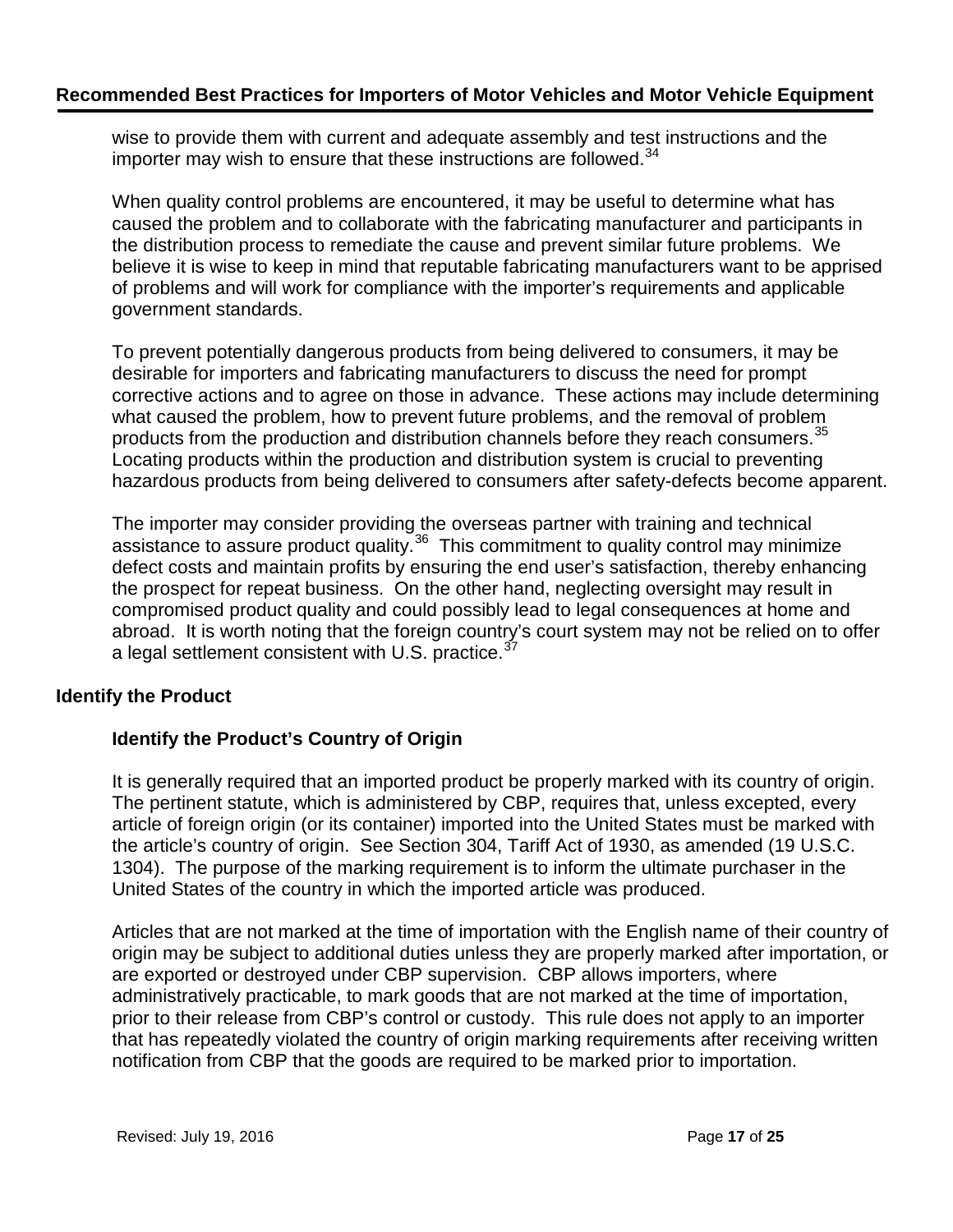It is also important to keep in mind that any person who removes, destroys, alters, covers, or obliterates, with the intent of concealing, the country of origin marking on an imported article could be subject to criminal prosecution.<sup>[38](#page-24-9)</sup>

#### **Identify the Product's Manufacturer**

As noted above, items of motor vehicle equipment that are subject to the FMVSS are required to be marked with the fabricating manufacturer's certification of compliance with the applicable standards, generally as evidenced by the symbol "DOT" either inscribed on the equipment item in a prescribed location, or placed on the outside of the container in which the equipment item is shipped. The fabricating manufacturer of certain regulated equipment items such as brake hoses, glazing (automotive glass and plastics), and tires must label its products with identification numbers assigned to the manufacturer by NHTSA.

However, motor vehicle equipment items that are not covered by an equipment standard are not required by NHTSA regulations to be marked. NHTSA's enforcement efforts are complicated when unmarked products are noncompliant or have safety-related defects because it becomes more difficult to trace the products' origins and to request or order the fabricating manufacturer or importer to conduct a safety recall campaign. It is generally assumed that safety is enhanced when those who manufacture and import motor vehicles and items of motor vehicle equipment are accountable and that accountability may be compromised when products have no markings that identify their fabricating manufacturers or importers.

The agency is aware that many fabricating manufacturers voluntarily mark their products with information that identifies the manufacturer. When a fabricating manufacturer does not mark its products, it becomes difficult to discern whether those products were produced by the manufacturer in accordance with a legitimate business relationship or were counterfeited by an unscrupulous manufacturer. An all-too-real possibility is that the fabricating manufacturer or importer may have to initiate a recall for the counterfeit products and incur costs that it otherwise would not have had to pay if the legitimate products were easily identifiable with their markings.

The agency therefore believes it is in the best interests of importers and fabricating manufacturers to ensure that the legitimate manufacturer (and where feasible, the importer) is clearly identified on the product or its packaging. Readily apparent markings on the item itself are preferable, because after the item is in service, its packaging will usually not be available for reference purposes. It is important to keep in mind that such identification may limit a fabricating manufacturer or importer's recall liability to only those products that were actually manufactured or imported by those entities.

### **Identify the Product's Date or Lot Codes**

The agency also believes it is reasonable for importers and fabricating manufacturers to consider marking products with "production date codes" or "lot codes." As noted above, by doing so items that do not comply with standards or that contain safety defects can be traced back to the point at which the manufacturing process was changed or to other changes that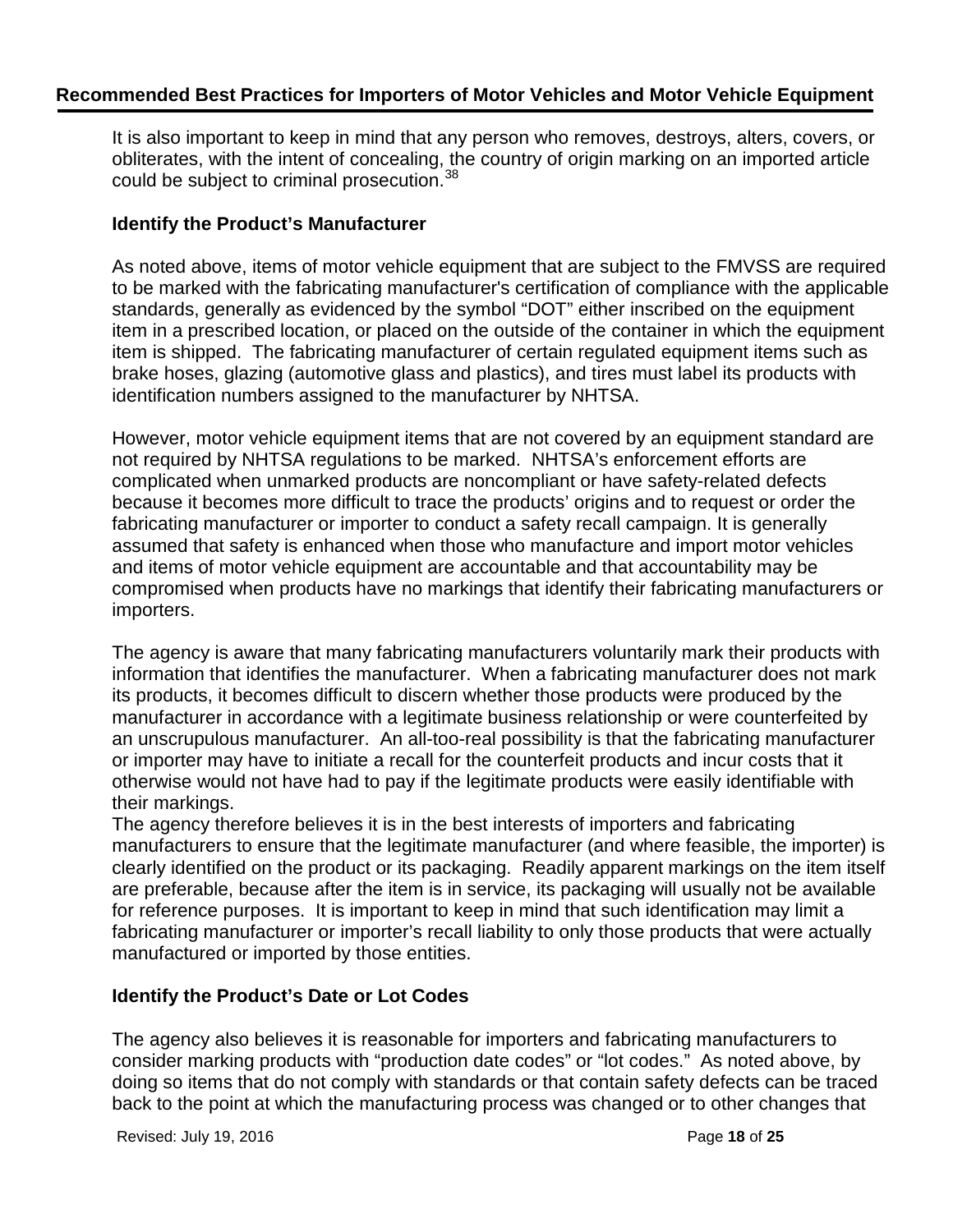were made, such as purchases of raw materials from different suppliers. By doing so, a recall may be limited to an identified "lot" of products or to products manufactured in a specific date range, thereby reducing the overall cost of the recall.

#### **Industry Recommended Practices or Standards for Product Markings**

The agency is aware that many fabricating manufacturers also voluntarily mark their products in accordance with industry guidance to show that the products conform to established standards or recommended practices. Industry guidance is typically derived from broadly accepted specifications for a product. As an example, SAE Recommended Practice J759 entitled "Lighting Identification Code," provides guidelines to manufacturers of lighting products that specify permanent markings that identify the product's manufacturer, the function for which it was designed, the model or part number, the class designation, and the product's application.<sup>[39](#page-24-29)</sup> When such guidance is available, the agency believes that importers and fabricating manufacturers should give it serious consideration.

#### **Establish a Consumer Service Program**

It is wise for importers to establish and maintain an effective consumer service program because good service leads to satisfied customers and repeat business. An effective consumer service program may also assist the importer in quickly identifying quality control and safety-related problems and allow the importer to remedy those problems before they become widespread. Importers should consider establishing a consumer service program that includes the following elements:

#### **Consumer Education**

An effective consumer service program will inform consumers through product manuals or instructions on how products are to be assembled, installed, and operated to prevent safety hazards. For example, NHTSA recommends that consumers read the instruction manual provided with a newly purchased child safety seat as well as the seat belt and child seat installation section of their vehicle owner's manual before attempting to install and use a child safety seat.

### **Product Service**

An effective consumer service program will make it easy for consumers to obtain replacement parts and will inform consumers how and where to take the product for servicing, particularly for deficiencies or malfunctions that are potential causes of safety hazards. Importers may consider providing a U.S. telephone number with the product for consumers to call if they have questions regarding the product.

### **Recordkeeping**

An effective consumer service program will include a records system that identifies a product by serial number, model, and date of manufacture and that identifies its location in the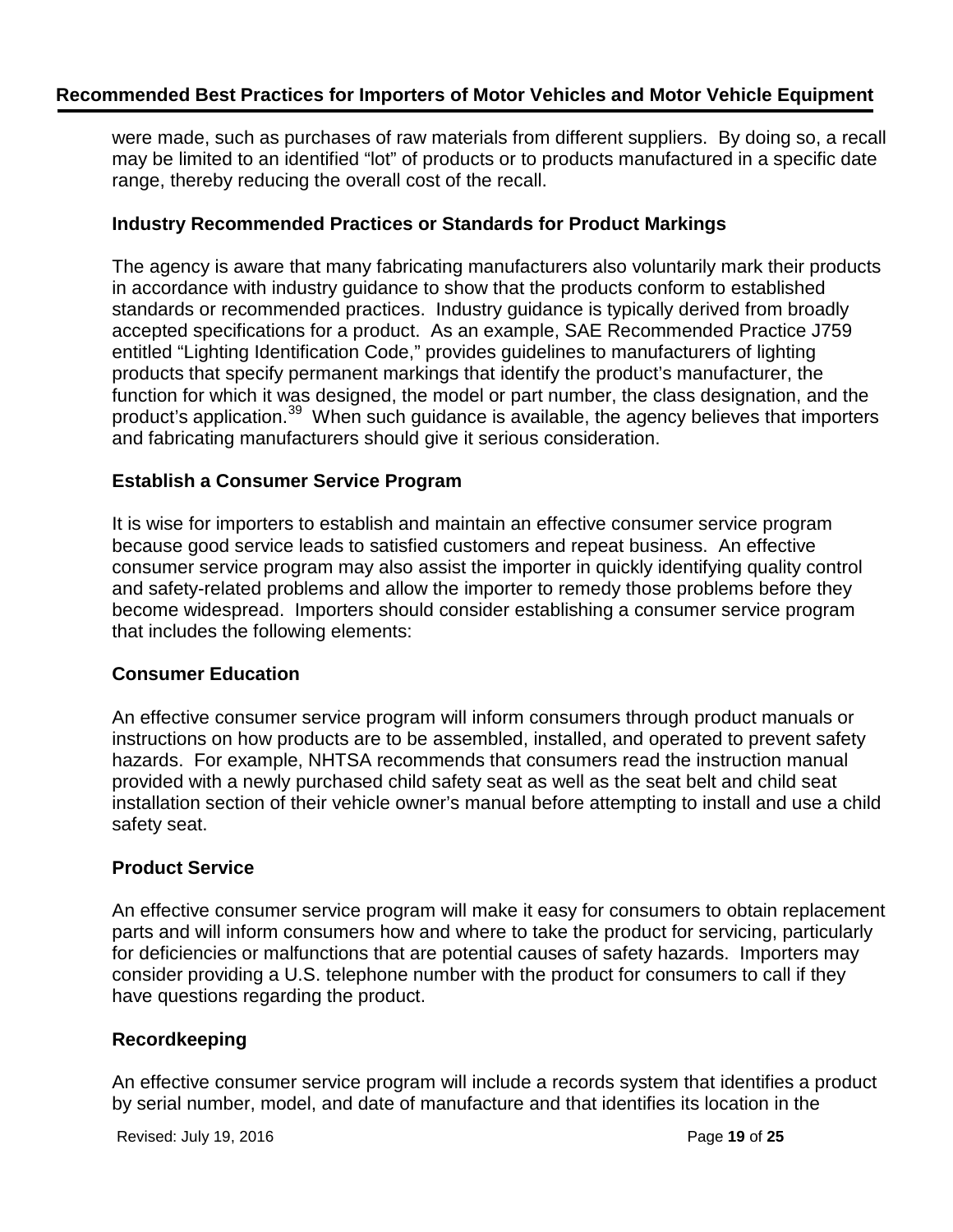distribution system and after sale to a consumer. Importers should be aware that recordkeeping becomes very important for notifying consumers, dealers, and distributors of products when a safety recall is announced.

## **Safety Recall Plan**

An effective consumer service program will include a plan for the rapid recall of imported products from consumers, distributors, and dealers. The plan should include procedures to inform consumers how the importer will respond to noncompliances with the FMVSS or safety defects that are determined to exist in a product.<sup>[40](#page-24-30)</sup> The recall plan should also establish procedures for notifying NHTSA about noncompliances with the FMVSS or safety-related defects as required by agency regulations. The recall plan should be periodically evaluated and amended as necessary.

### **Intervention**

If a noncompliance or safety-related defect becomes apparent, an effective consumer service program will assist an importer in locating products within the production and distribution system and help to prevent problem products from being delivered to consumers.

## **Notification**

In the event of a recall, the most important factor is the ability to inform as many owners, dealers, retailers, and distributors of the product as possible. Notifying owners ordinarily will be the importer's responsibility. While it may be impractical to maintain records identifying all retail purchasers of a particular consumer product, the importer may wish to make a reasonable effort in that direction by requesting distributors, dealers or retailers to maintain such records or by including with products self-addressed mailing cards for consumers to use, if they so choose, to register their ownership of the product.<sup>[41](#page-24-31)</sup> Where it is a requirement to maintain records identifying retail purchasers of a product, such as is the case for tires, child restraint systems, and motor vehicles, the importer must ensure that distributors, dealers, and retailers understand their obligations under existing regulations. For example, see 49 CFR part 574 *Tire Identification and Recordkeeping* and 49 CFR part 588 *Child Restraint Systems Recordkeeping Requirements*.

# **Business Process Monitoring**

Other than complaints received directly from the importer's consumer service program, information that could assist in identifying noncompliances with the FMVSS or safety-related defects includes insurance claims, lawsuits, product return data from business partners, the results of ongoing quality assurance testing, and information about products that share common parts or platforms. The importer should also pay close attention to the EWR data it submits to NHTSA because that information may be very useful in identifying safety-related problems early in the product's history.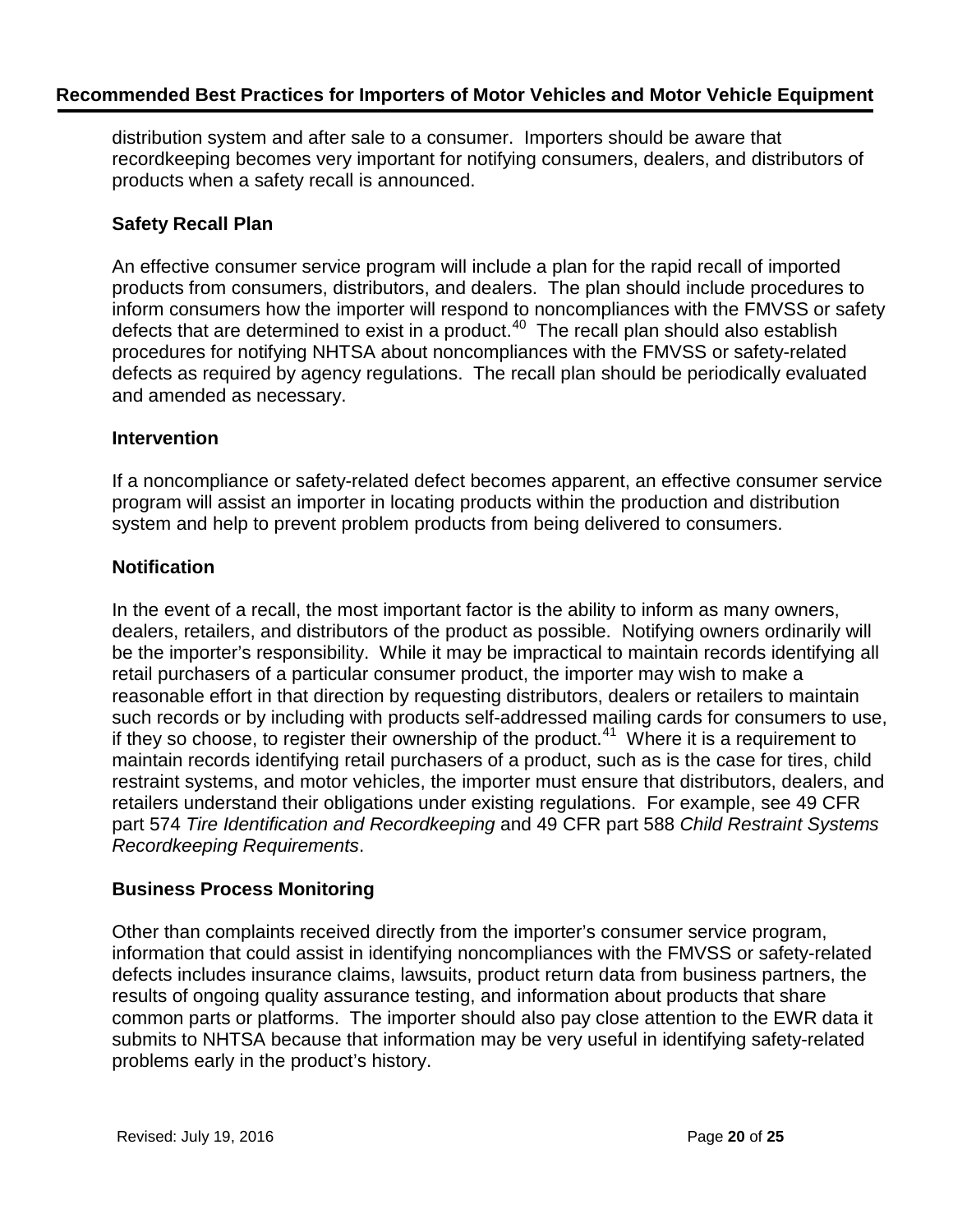# **Contact NHTSA Concerning Manufacturer/Importer Reporting Requirements, Safety Compliance, Defect Issues, and Regulations**

Enhanced product safety for imported motor vehicles and equipment will result from a collaborative effort between the importer community, fabricating manufacturers, and NHTSA. To this end, we offer the following agency contact numbers and Internet resources to help answer questions about these recommended best importer practices.

| <b>Office of Vehicle Safety Compliance</b>                                                                                                                                                                                                                                                                                                                                                                                                            |                                             |                      |  |  |
|-------------------------------------------------------------------------------------------------------------------------------------------------------------------------------------------------------------------------------------------------------------------------------------------------------------------------------------------------------------------------------------------------------------------------------------------------------|---------------------------------------------|----------------------|--|--|
| <b>Topic</b>                                                                                                                                                                                                                                                                                                                                                                                                                                          | <b>NHTSA</b><br><b>Office/Internet</b>      | <b>Telephone No.</b> |  |  |
| General questions about importing vehicles<br>and equipment items                                                                                                                                                                                                                                                                                                                                                                                     | Import and<br><b>Certification Division</b> | (202) 366-5291       |  |  |
| <b>General Importation Information</b>                                                                                                                                                                                                                                                                                                                                                                                                                | http://www.nhtsa.gov/cars/rules/import/     |                      |  |  |
| Questions about how a manufacturer<br>informs NHTSA about its company and the<br>products it manufactures                                                                                                                                                                                                                                                                                                                                             | Import and<br><b>Certification Division</b> | (202) 366-5291       |  |  |
| Questions about how to provide NHTSA with<br>the manufacturer's vehicle identification<br>number deciphering information                                                                                                                                                                                                                                                                                                                              | Import and<br><b>Certification Division</b> | (202) 366-5291       |  |  |
| Questions about NHTSA ID numbers that<br>are assigned to equipment manufacturers of<br>brake hoses, glazing (glass), and tires                                                                                                                                                                                                                                                                                                                        | <b>Equipment Division</b>                   | $(202)$ 366-2820     |  |  |
| Information to Assist New Manufacturers                                                                                                                                                                                                                                                                                                                                                                                                               | https://vpic.nhtsa.dot.gov/                 |                      |  |  |
| Questions about FMVSS as they relate to<br>equipment items (i.e., tires, rims, brake<br>hoses, brake fluid, seat belt assemblies,<br>lighting equipment, glazing (automotive<br>glass and plastics), motorcycle helmets,<br>child restraint systems (child safety seats),<br>platform lift systems for the mobility<br>impaired, rear impact guards for trailers,<br>triangular reflective warning devices, and<br>compressed natural gas containers) | <b>Equipment Division</b>                   | (202) 366-2820       |  |  |
| Federal motor vehicle safety standards<br>(FMVSS)                                                                                                                                                                                                                                                                                                                                                                                                     | http://www.nhtsa.gov/cars/rules/            |                      |  |  |
| <b>NHTSA's Manufacturer Databases</b>                                                                                                                                                                                                                                                                                                                                                                                                                 | https://vpic.nhtsa.dot.gov/                 |                      |  |  |
| Government Vehicle Safety Information                                                                                                                                                                                                                                                                                                                                                                                                                 | http://www.safercar.gov/                    |                      |  |  |

| <b>Office of Defects Investigation</b> |                                        |                              |  |
|----------------------------------------|----------------------------------------|------------------------------|--|
| Topic                                  | <b>NHTSA</b><br><b>Office/Internet</b> | <b>Telephone</b><br>No./Link |  |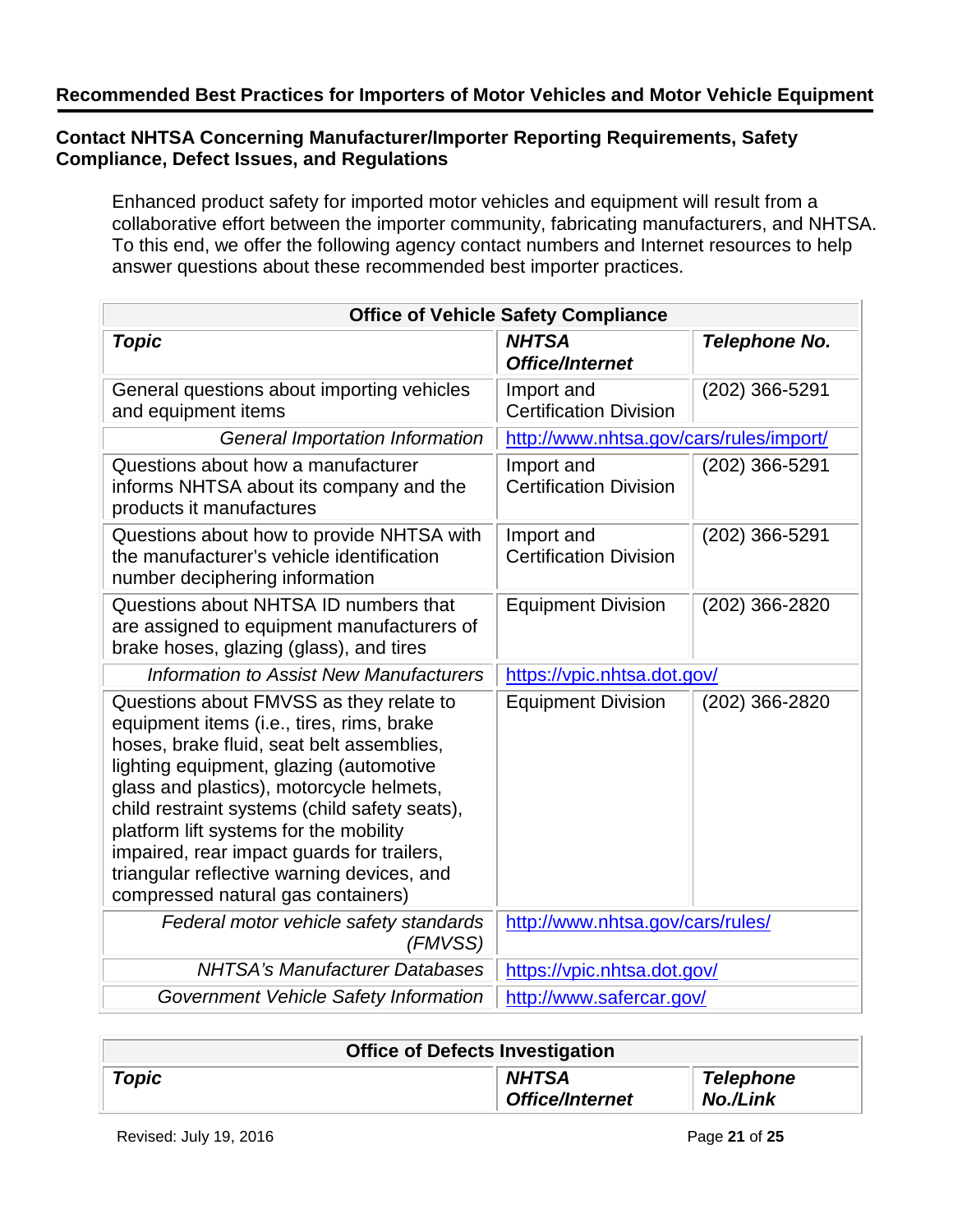| Questions about Early Warning Reporting<br>(EWR) | <b>Early Warning</b><br><b>Division</b>  | (202) 493-2631 |
|--------------------------------------------------|------------------------------------------|----------------|
| <b>Early Warning Reporting</b>                   | http://www-odi.nhtsa.dot.gov/ewr/ewr.cfm |                |
| Questions about Defects and Recalls              | Office of Defects<br>Investigation       | (202) 493-2631 |
| Defects Investigations                           | http://www-odi.nhtsa.dot.gov/            |                |

| <b>Office of Chief Counsel</b>                                                               |                                                     |                                                                  |  |  |
|----------------------------------------------------------------------------------------------|-----------------------------------------------------|------------------------------------------------------------------|--|--|
| <b>Topic</b>                                                                                 | <b>NHTSA</b><br><b>Office/Internet</b>              | <b>Telephone No.</b>                                             |  |  |
| Questions about how the statutes and<br>regulations administered by NHTSA are<br>interpreted | Office of Chief<br>Counsel                          | Requests for<br>interpretations<br>should be made<br>in writing. |  |  |
| <b>NHTSA Chief Counsel interpretive letters</b>                                              | http://isearch.nhtsa.gov/                           |                                                                  |  |  |
| <b>NHTSA Statutory Authorities</b>                                                           | http://www.nhtsa.gov/nhtsa/Cfc title49/N<br>DR.html |                                                                  |  |  |
| <b>NHTSA Regulations</b>                                                                     | http://www.nhtsa.gov/cars/rules/                    |                                                                  |  |  |
| Questions about how to designate a U.S.<br>resident as an agent for service of process       | Office of Chief<br>Counsel                          | (202) 366-1834                                                   |  |  |
| <b>Suggested Designation of Agent for Service</b><br>of Process 49 CFR Part 551, Subpart D   | https://vpic.nhtsa.dot.gov/                         |                                                                  |  |  |

### **Know How to Obtain General Assistance with Other Federal Regulations**

The Office of Management and Budget, in conjunction with the U.S. Small Business Administration, publishes a one-stop Internet resource to make it easier for fabricating manufacturers and importers to understand Federal regulations, including those administered by NHTSA. This website provides a point of contact at each agency to answer specific questions.[42](#page-24-10) See: [http://www.sba.gov/.](http://www.sba.gov/) U.S. Customs and Border Protection (CBP), an agency of the U.S. Department of Homeland Security, has also published "*Importing into the United States: A Guide for Commercial Importers*," which provides wide-ranging information about the importing process and import requirements. See: [https://www.cbp.gov/document/publications/importing-united-states.](https://www.cbp.gov/document/publications/importing-united-states)

### **Endnotes**

 $1$  Our recommended best importer practices are not intended to address importers specially registered with NHTSA to import motor vehicles not originally manufactured to comply with all applicable FMVSS and to perform the necessary modifications on those vehicles so that they conform to all applicable FMVSS. Instead, NHTSA has established regulations under 49 CFR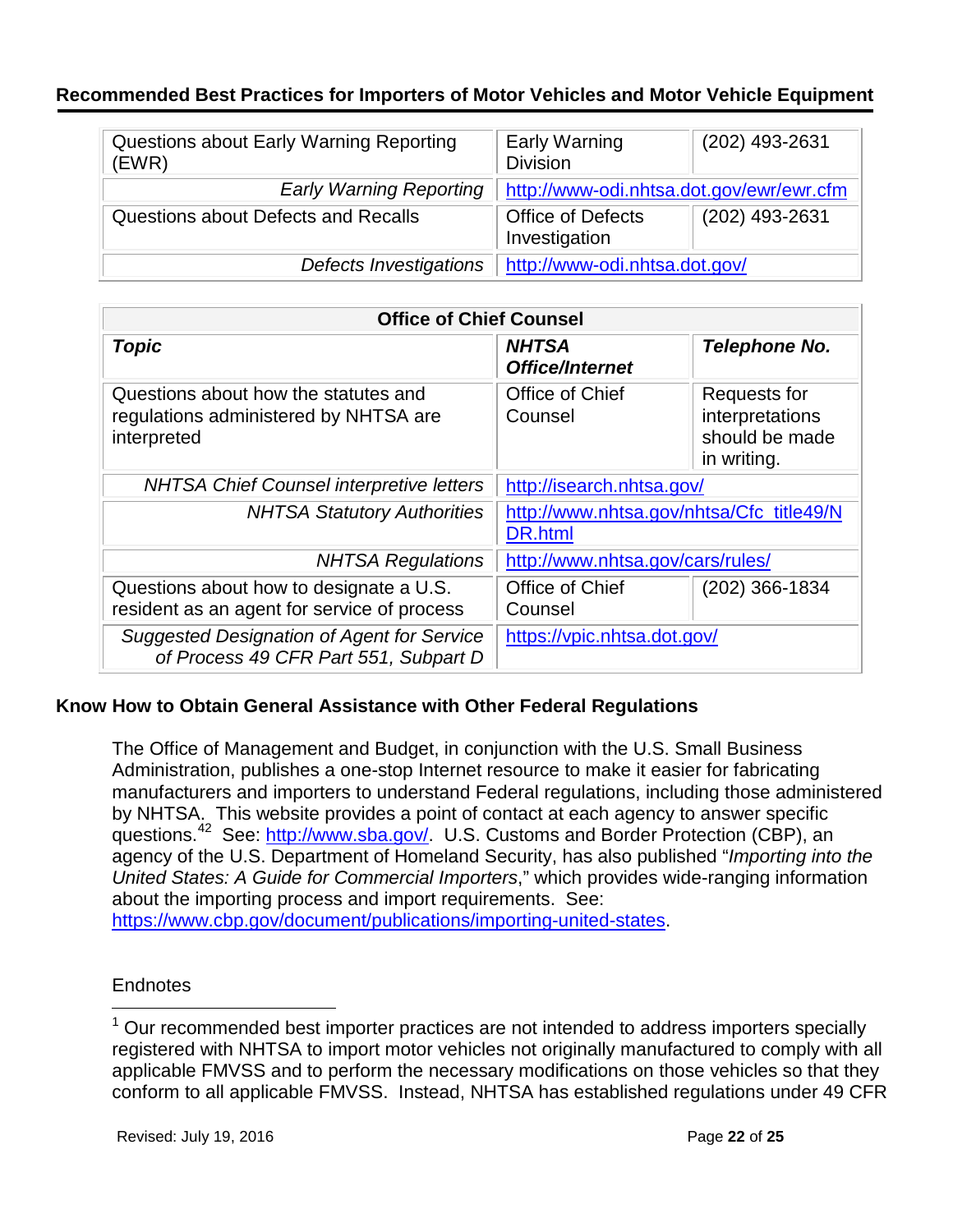Parts 591-594 covering the registration, duties, and responsibilities of these importers, who are referred to as "Registered Importers."

<span id="page-22-1"></span> $2$  It is wise for manufacturers and importers to become familiar with other laws not administered by NHTSA, such as the pertinent environmental laws administered by the Environmental Protection Agency, which could impact the decision to sell products in the United States.

 $3$  In many countries, before motor vehicles or motor vehicle equipment items may be sold to consumers, the fabricating manufacturer must prove that these items comply with safety regulations and receive pre-approval from a government agency. This approach is commonly referred to as "type approval." For example, the Vehicle Certification Agency, an Executive Agency of the United Kingdom Department for Transport, administers type approval in the U.K. See: <http://www.vca.gov.uk/index.asp>. Under type approval, a manufacturer submits production samples and specifications to an approved laboratory and if the product complies with the standards, the government issues a type approval certificate of compliance. Because this can take many months, the manufacturer begins the process of obtaining type approval well in advance of bringing the product to market. After type approval is granted, the manufacturer ensures that each vehicle or equipment item is produced in conformance with the specifications that were submitted for approval. If countries enter into international agreements covering vehicle safety regulations, one country's type approval may be valid for another member country.

 $4$  See 49 U.S.C. 30118(b) and 49 CFR part 554.

<sup>5</sup> The Vehicle Safety Act gives NHTSA the authority to exempt manufacturers from the requirement to provide notification and remedy for noncompliances or safety-related defects if the agency determines that the noncompliance or defect is inconsequential as it relates to motor vehicle safety. See 49 U.S.C. §§ 30118, 30120. The procedures for implementing this statutory authority are set forth in 49 CFR part 556, *Exemption for Inconsequential Defect or* 

*Noncompliance*.<br><sup>6</sup> NHTSA maintains a list of these manufacturers on its web site. See <http://www.nhtsa.dot.gov/cars/rules/manufacture>

 $\frac{7}{1}$  See 49 CFR 571.106, paragraph S5.2.2(b), relating to brake hoses; 49 CFR 571.205, paragraph S6.2, relating to glazing; and 49 CFR 574.5, relating to tires.

<sup>8</sup> NHTSA amended regulations at 49 CFR part 574 to accommodate and facilitate Internet and other electronic registration of tires, including voluntary registration of tires by independent dealers. The amendments are effective January 27, 2009; however, optional compliance with these amendments was permitted as of November 28, 2008. See 73 FR 72358.

 $9$  Under 49 CFR 576.5(c), manufacturers need not retain copies of documents transmitted to NHTSA pursuant to 49 CFR part 573 (*notification to NHTSA of safety-related defects and noncompliances with FMVSS*); 49 CFR part 577 (*notifications of defects or noncompliances with FMVSS made to owners, dealers, and distributors*); and 49 CFR part 579 (*EWR reporting* to NHTSA).

<span id="page-22-0"></span><sup>10</sup> Merritt R. Blakeslee, "Sourcing Your Products from China without Losing Your Shirt, Your *Intellectual Property, or Your Customers – Parts I and II"* (Washington, DC, December 2007 and February 2008), p. 5, <http://sema.org>.

 $11$  Ibid, p. 5.

 $\overline{a}$ 

 $12$  Ibid, p. 7.

Revised: July 19, 2016 **Page 23** of **25 Page 23** of **25**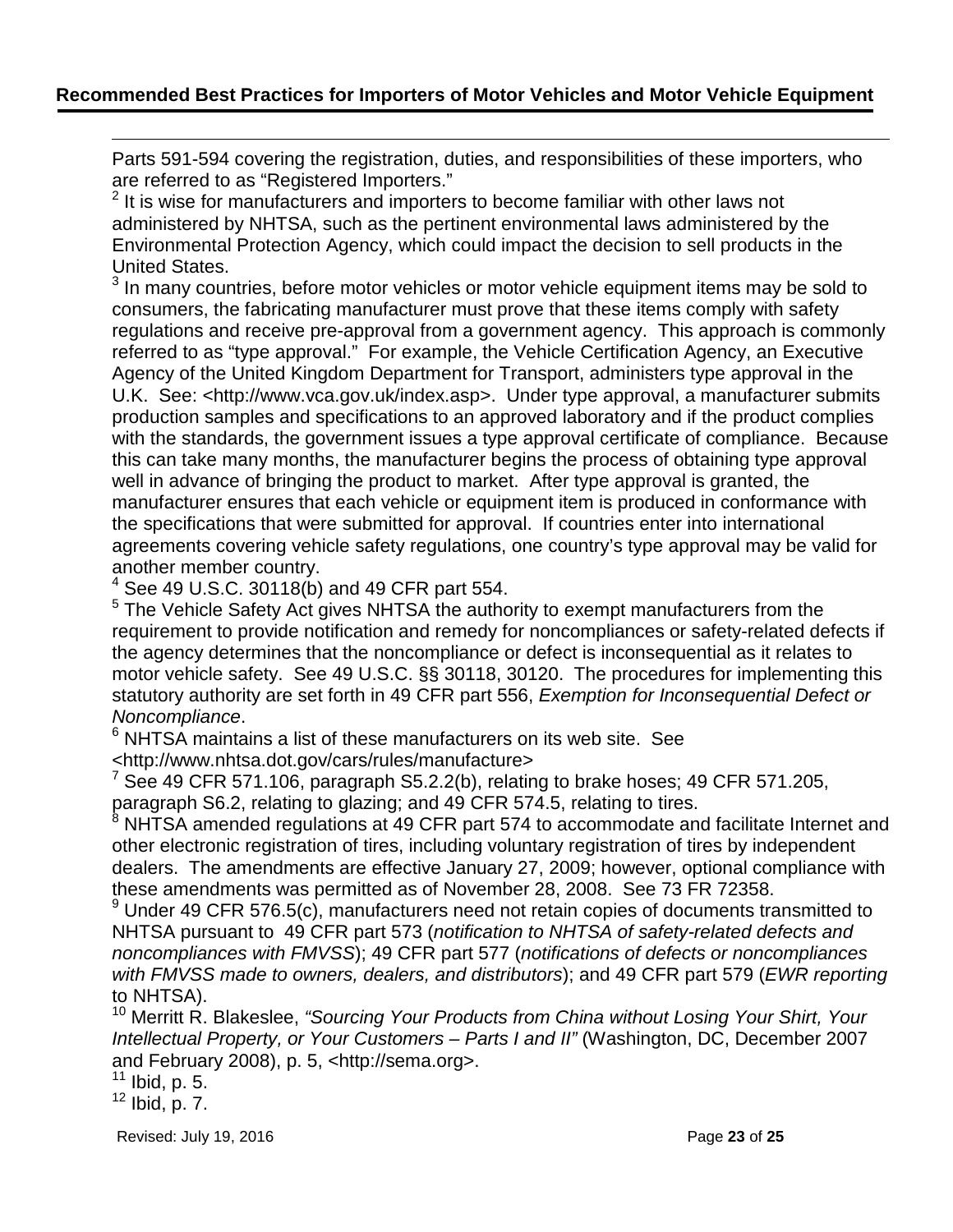<sup>13</sup> U.S. Consumer Product Safety Commission (CPSC), *"Handbook For Manufacturing Safer Consumer Products"* (Washington, DC, July 2006), p. 9

<http://www.cpsc.gov/businfo/intl/handbookenglishaug05.pdf>. Note: many of our suggestions are based on CPSC's Handbook, which provides a wealth of helpful ideas that are generally applicable to various types of manufacturing processes.

 $14$  Ibid, p. 10.

<span id="page-23-0"></span> $15$  Ibid, p. 26.

<sup>16</sup> The FMEA process was originally developed by the U.S. military in the 1940s. See: American Society for Quality, <http://www.asq.org/learn-about-quality/process-analysistools/overview/fmea.html>.

<sup>17</sup> CPSC *Handbook*, p. 10.

<sup>18</sup> Ibid, p. 10.

<sup>19</sup> Ibid, p. 25.

<sup>20</sup> Ibid, p. 24.

<sup>21</sup> For example, see U.S. Department of Commerce (DOC), *"Essential China Advice"* (Washington, DC, 2001-2008) < http://www.buyusa.gov> (February 22, 2008).

 $^{22}$  IATF members include the following vehicle manufacturers: BMW Group, Chrysler LLC, Daimler AG, Fiat Group Automobiles, Ford Motor Company, General Motors Corporation (including Opel Vauxhall), PSA Peugeot-Citroen, Renault, Volkswagen AG and the vehicle manufacturers' respective trade associations - AIAG (U.S.), ANFIA (Italy), FIEV (France), SMMT (U.K.) and VDA (Germany).<br><sup>23</sup> See: <www.iso.org/iso/catalogue\_detail?csnumber=36155>.

<sup>24</sup> Importers should be aware that the U.S. Department of Homeland Security recently announced The National Intellectual Property Rights Coordination Center (IPR Center) to keep unsafe products out of the United States. See "DHS Announces New Center to Target Unsafe Products" (Washington, DC, July 11, 2008) <http://www.cbp.govl>.

25 The Office of the U.S. Trade Representative and the Departments of Commerce, State, Justice, and Homeland Security lead a government-wide initiative, the Strategy Targeting Organized Piracy (STOP!), to fight billions of dollars in global trade in pirated and counterfeit goods that cheat American innovators and manufacturers, hurt the U.S. economy and endanger consumers worldwide. See: <www.stopfakes.gov> or call 1-866-999-HALT. <sup>26</sup> Ibid, p. 12. See also: <www.stopfakes.gov>.

<sup>27</sup> The U.S. Chamber of Commerce sponsors the Coalition Against Counterfeiting and Piracy. See: < https://www.uschamber.com>.

<sup>28</sup> CPSC *Handbook*, p. 28.

<sup>29</sup> Blakeslee Sourcing Your Products, pp. 6-9.

<sup>30</sup> CPSC *Handbook*, p. 10.

- <sup>31</sup> Ibid, p. 28.
- <sup>32</sup> Ibid, p. 35.
- <sup>33</sup> Ibid, p. 36.
- $34$  Ibid, p. 40.
- $35$  Ibid, p. 45.
- <sup>36</sup> U.S. DOC *Essential Advice.*
- $37$  Ibid.